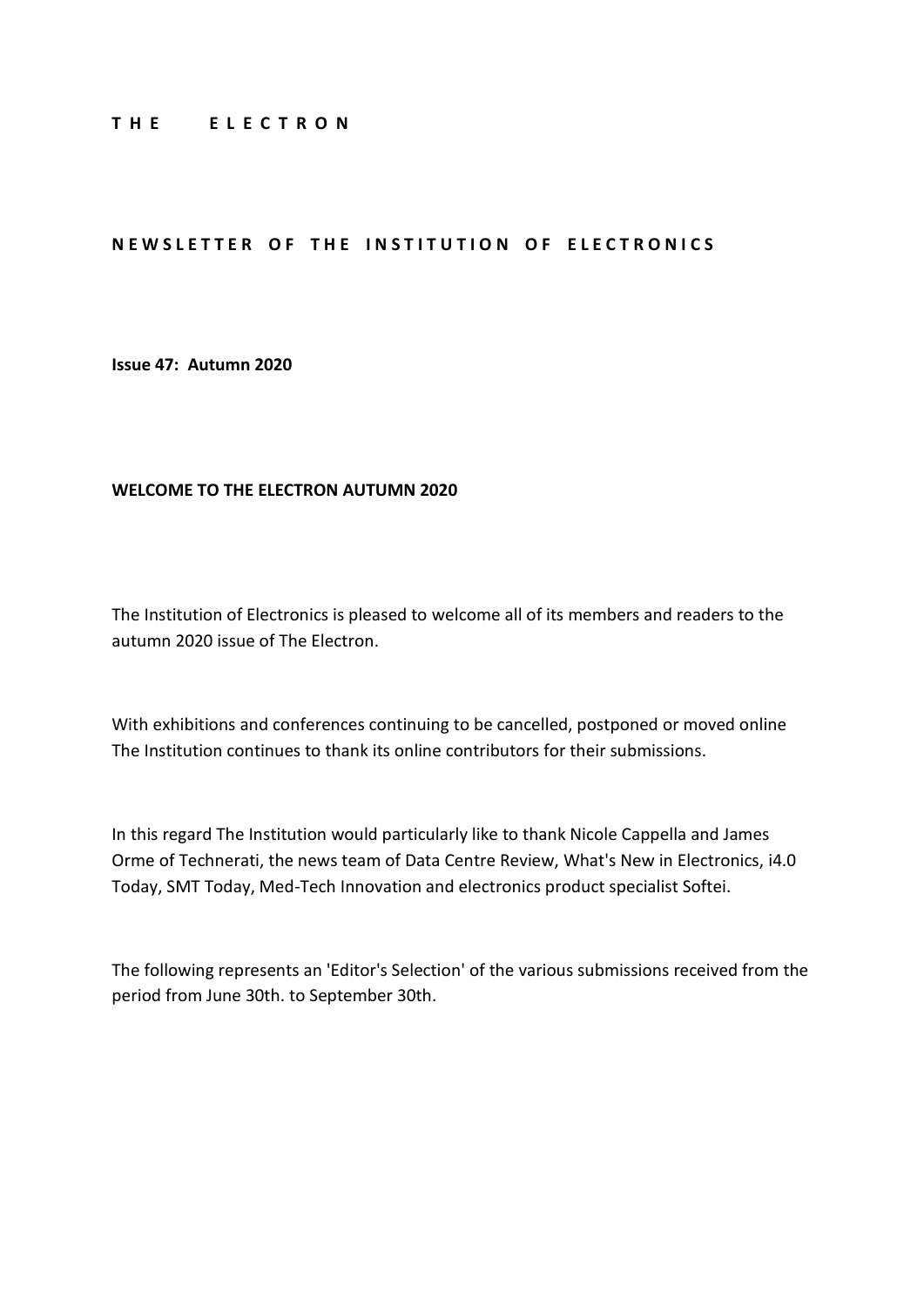### **UNIVERSITY COLLEGE LONDON SETS NEW RECORD FOR INTERNET SPEED**



Researchers at University College London have set a new record for internet speed which is twice the data transmission speed of any system currently in use anywhere in the world.

In a project in collaboration with Xtera and KDDI Research, a data transmission rate of 178 TB/second was achieved, which "could download the entire Netflix library in less than a second".

In order to accomplish the breakthrough the bandwidth of typical optical fibre was increased by using a wider spectrum of wavelengths, which enabled a transmission rate of 16.8 THz, almost double the commercial bandwidth standard of 9 THz. Amplifier technologies were then combined to allow the signal to be spread across the wider bandwidth, and the properties of each individual wavelength were manipulated to maximise the usefulness of phase, brightness and polarisation of each.

A major benefit of the breakthrough is noted to be the fact that it can be replicated outside the laboratory cost-effectively on existing infrastructure by upgrading the amplifiers that already exist on optical fibre routes. The result is that data transmission can be significantly improved at a fraction of the cost of laying new fibre or installing new equipment.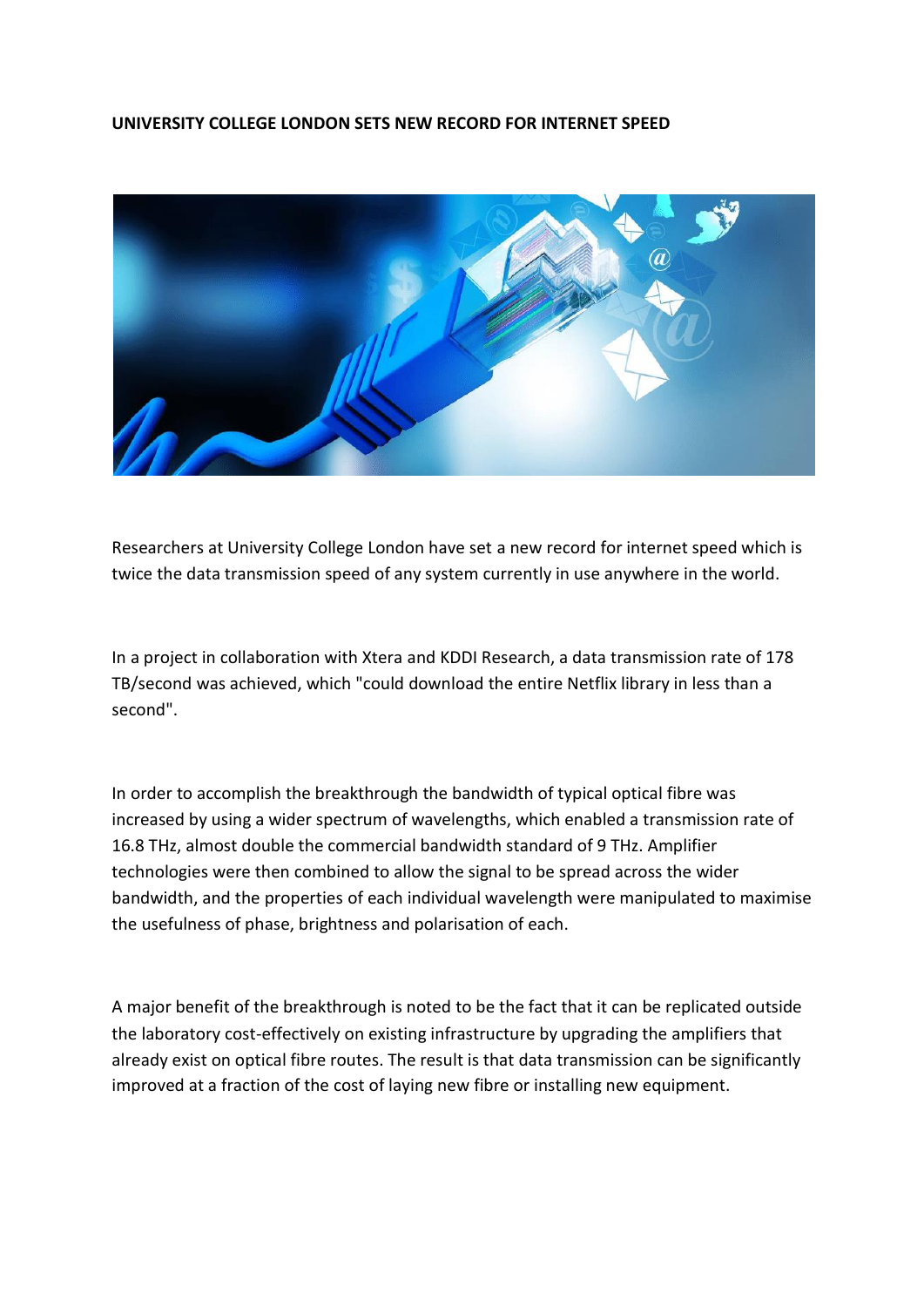The increase in transmission speed from 35 TB/second on a standard data centre to 178 TB/second is envisaged to "significantly improve the capability of broadband networks".

The previous record of 159 TB/second was set in 2018 by Japanese researchers who used a combination of multi-mode fibre and upgraded modulation technology.

In 2019 m-Net and Nokia achieved a data transmission rate of 50 GB/second over a single wavelength in a 5G test, which they believed could result in a short-range capacity of 76.8 TB/second.

[Contribution by Nicole Cappella].

# **NASA USES DEEP LEARNING TO PREDICT SOLAR FLARES**

Researchers at NASA have developed new deep learning techniques powered by Nvidia GPUs that can identify activity beneath the surface of the Sun and predict potentially dangerous solar flares.

The development enables measurement of plasma flow in the Sun's atmosphere which can then be used to predict events such as solar flares, which can cause damage to power grids and satellite communication systems, as well as threatening the lives of astronauts.

Advanced imaging systems have been developed to track the movement of the Sun's granular surface using GPU computing with Nvidia Quadro RTX-powered HP Z8 workstations.

NASA scientists created custom artificial intelligence (AI) algorithms with a deep learning neural network which observes granules using images from the Solar Dynamics Observatory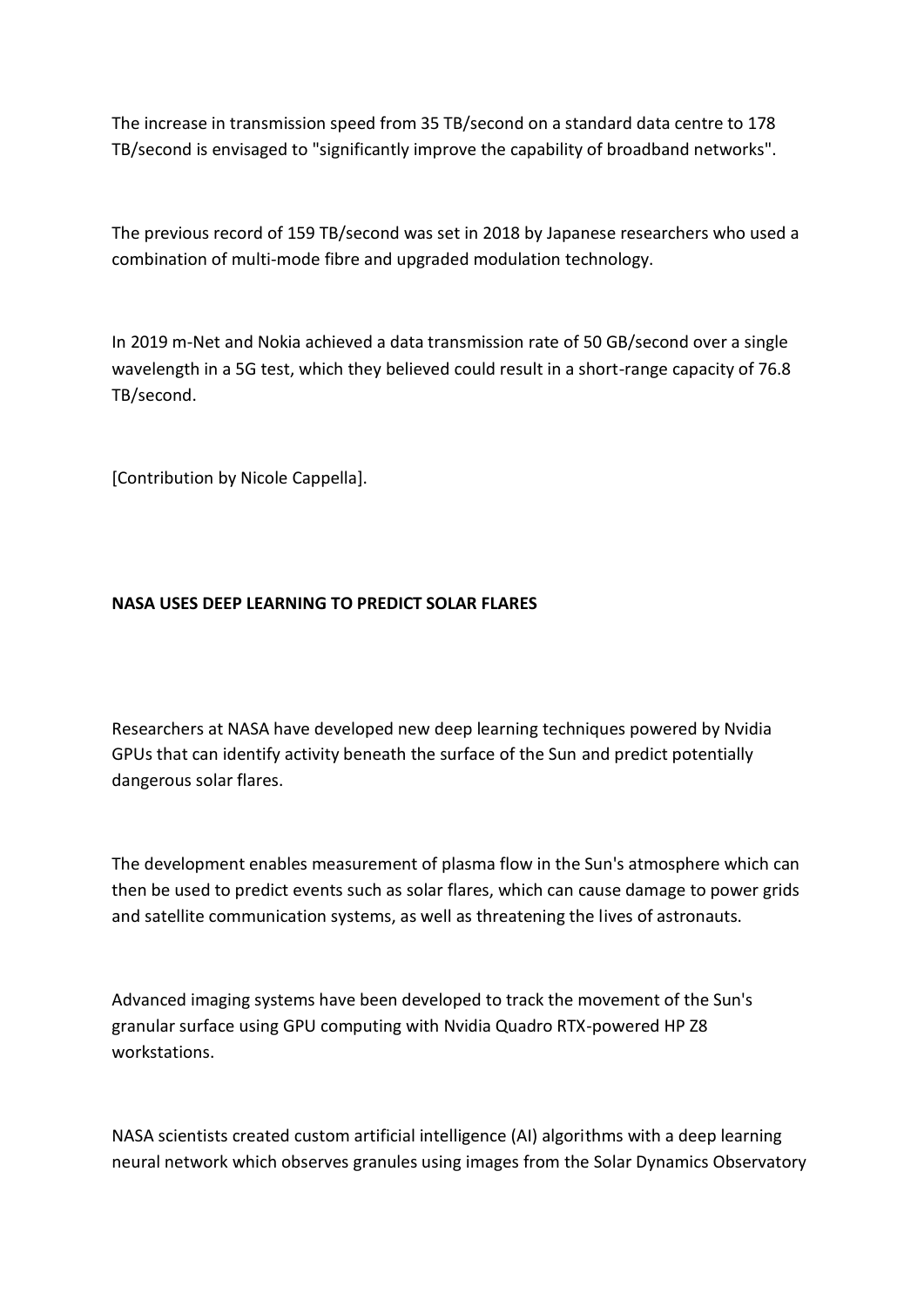and then learns how to reconstruct their motions. Nvidia GPUs were deployed to train the neural networks as ordinary CPU power was insufficient to handle the number of iterations or the amount of preprocessing required to develop robust deep learning models.

Prior to switching from a 72 CPU-core compute node to a Nvidia Quadro RTX 8000 GPU it took an hour to complete one pass with the training data. One training round now takes around three minutes.

Raphael Attie, Solar Astronomer at the NASA Goddard Space Flight Centre states:

*"This incredible speedup enables us to try out different ways to train the models and make 'stress tests', like preprocessing images at different resolutions or introducing synthetic errors to better emulate imperfections in the telescopes. That kind of accelerated workflow completely changed the scope of what we can afford to explore".*

[Contributed by James Orme].

# **QUANTUM BREAKTHROUGH IMPROVES INTERNET SECURITY**

A major breakthrough in internet security has been made by a team of scientists at Bristol University that is said to have brought the world one step closer to achieving a "totally secure" internet.

A prototype has been designed which uses a quantum technique incorporating 'entanglement' that exploits the power of two particles in separate locations, potentially thousands of miles apart, to simultaneously mimic each other.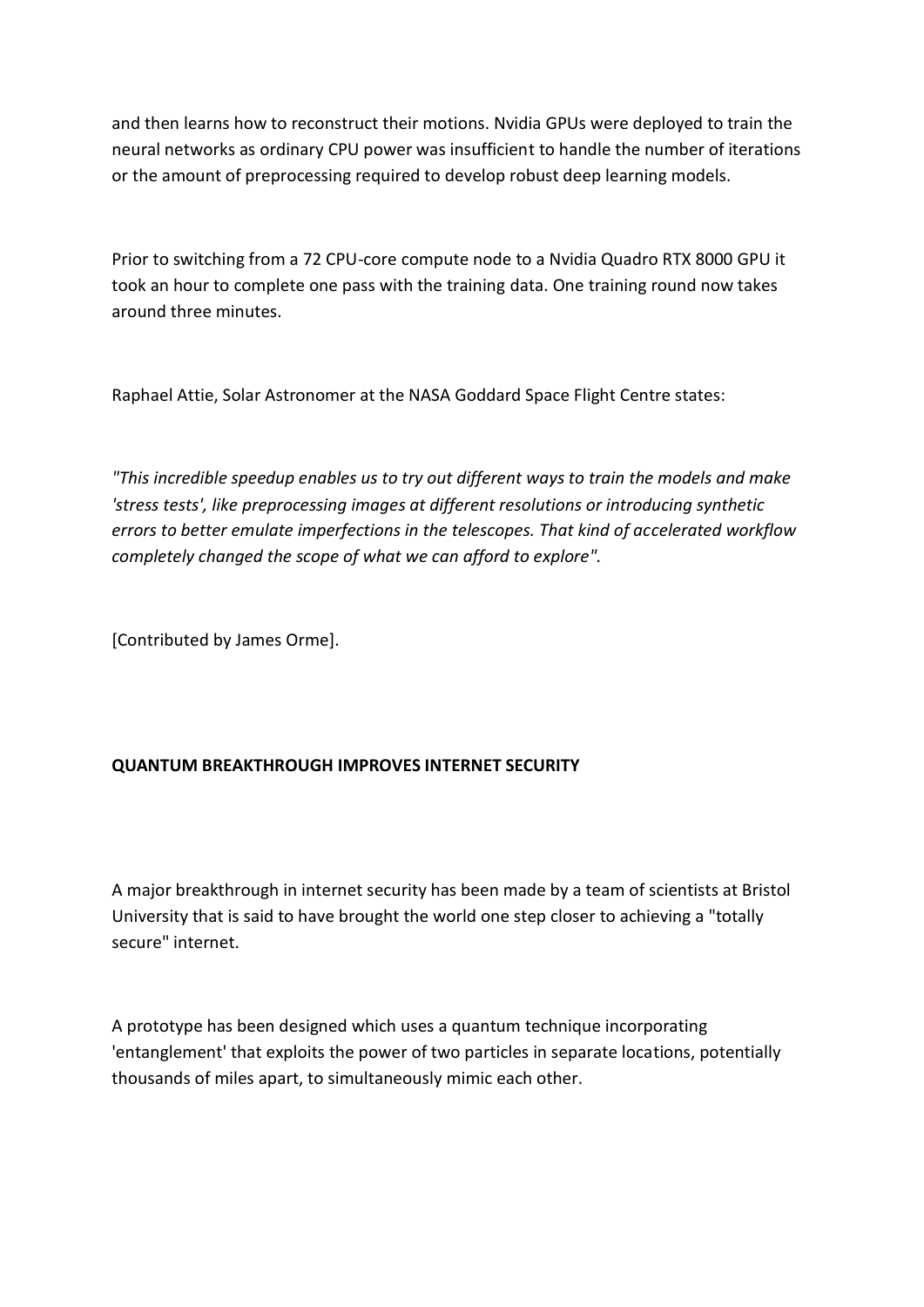The resulting system makes messages completely safe from interception, whilst also overcoming major challenges that have previously limited advances in the field of quantum technology.

The internet relies on complex codes to protect information and quantum computing has often been considered as a revolutionary alternative to standard encryption techniques. Physicists have already developed a form of encryption known as quantum key distribution whereby particles of light in the form of photons are transmitted allowing two parties to share, without risk of interception, a secret key used to encrypt and decrypt information, but this has only been effective between two users.

The Bristol team created a network for eight users using eight receiver boxes. The existing system would have required the number of users multiplied many times, in this case 56 boxes, and as user numbers increase so the logistics increasingly lack viability. For example, 100 users would require 9,900 receiver boxes.

The prototype was created in months at a cost of under £300,000, where previous quantum systems would have taken years to build and cost millions or even billions of pounds.

Lead Author Siddworth Joshi states:

*"This represents a massive breakthrough and makes the quantum internet a much more realistic proposition. Until now, building a quantum network has entailed huge cost, time and resource, as well as compromising on its security, which defeats the whole purpose.*

*Until now, efforts to expand the network have involved vast infrastructure and a system which requires the creation of another transmitter and receiver for every additional user. Sharing messages in this way, known as trusted nodes, is not good enough because it uses so much extra hardware which could leak and would no longer be totally secure.*

*Our solution is scalable, relatively cheap and, most important of all impregnable. That means it's an exciting game-changer and paves the way for much more rapid development and widespread rollout of this technology".*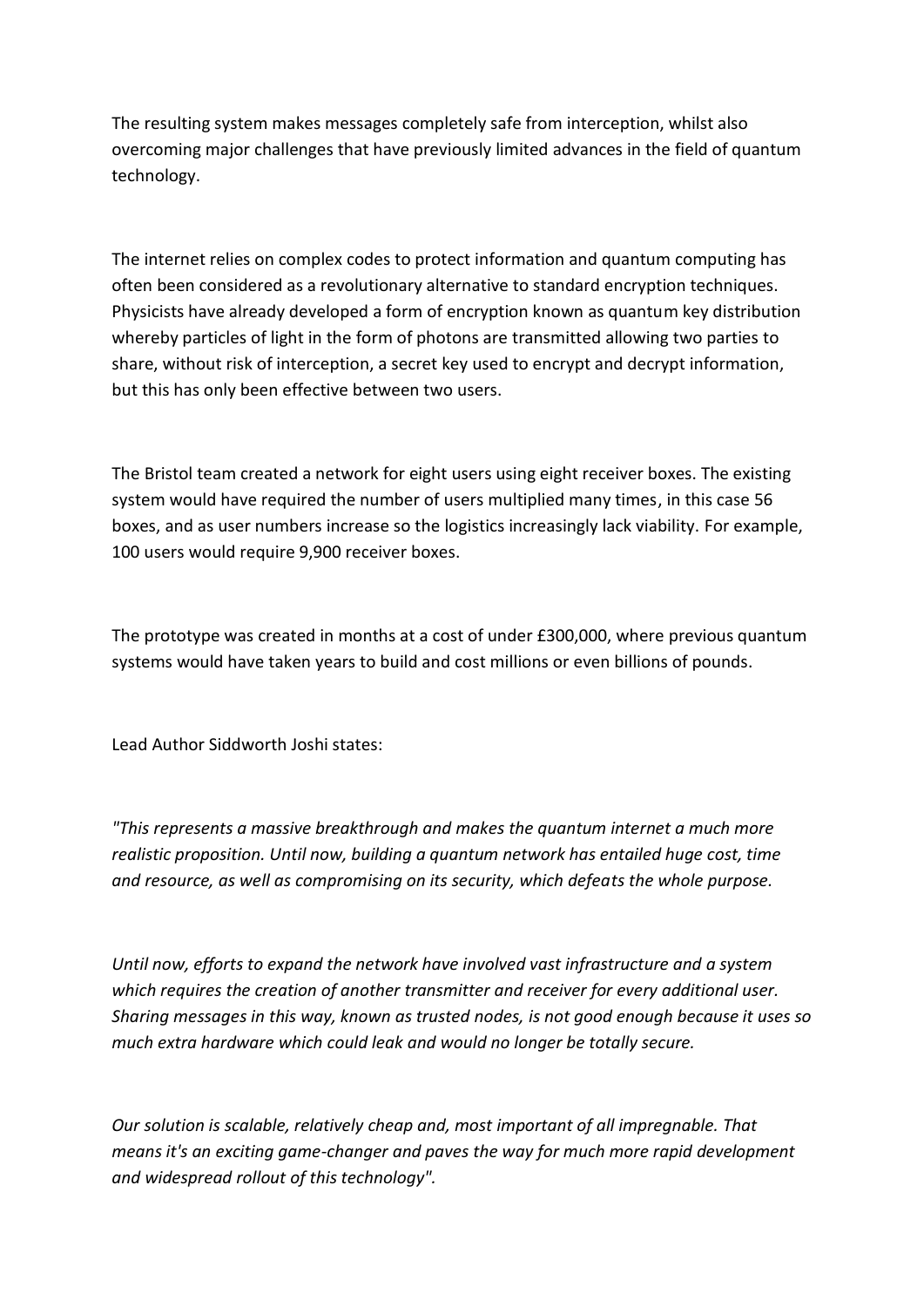[Reference: 'A trusted Node-free Eight-user Metropolitan Quantum Communication Network', *Journal of Science Advances*].

# **CYBER-ATTACKS DOUBLE ON CONNECTED CARS**



So-called 'connected cars' offer many convenient functions such as remote locking and smart phone linking, but in 2019 the number of reported cyber-attacks on them increased by 99 per cent on the previous year. With 67 per cent of new UK cars now 'connected', this means that over two thirds of Britain's newest cars are vulnerable to personal data fraud.

The problem stems from the fact that a standard 'connected car' uses 150 million lines of code (103.5 million more than a Boeing 787 aircraft) and criminals only need to change a few lines of code in order to steal personal data.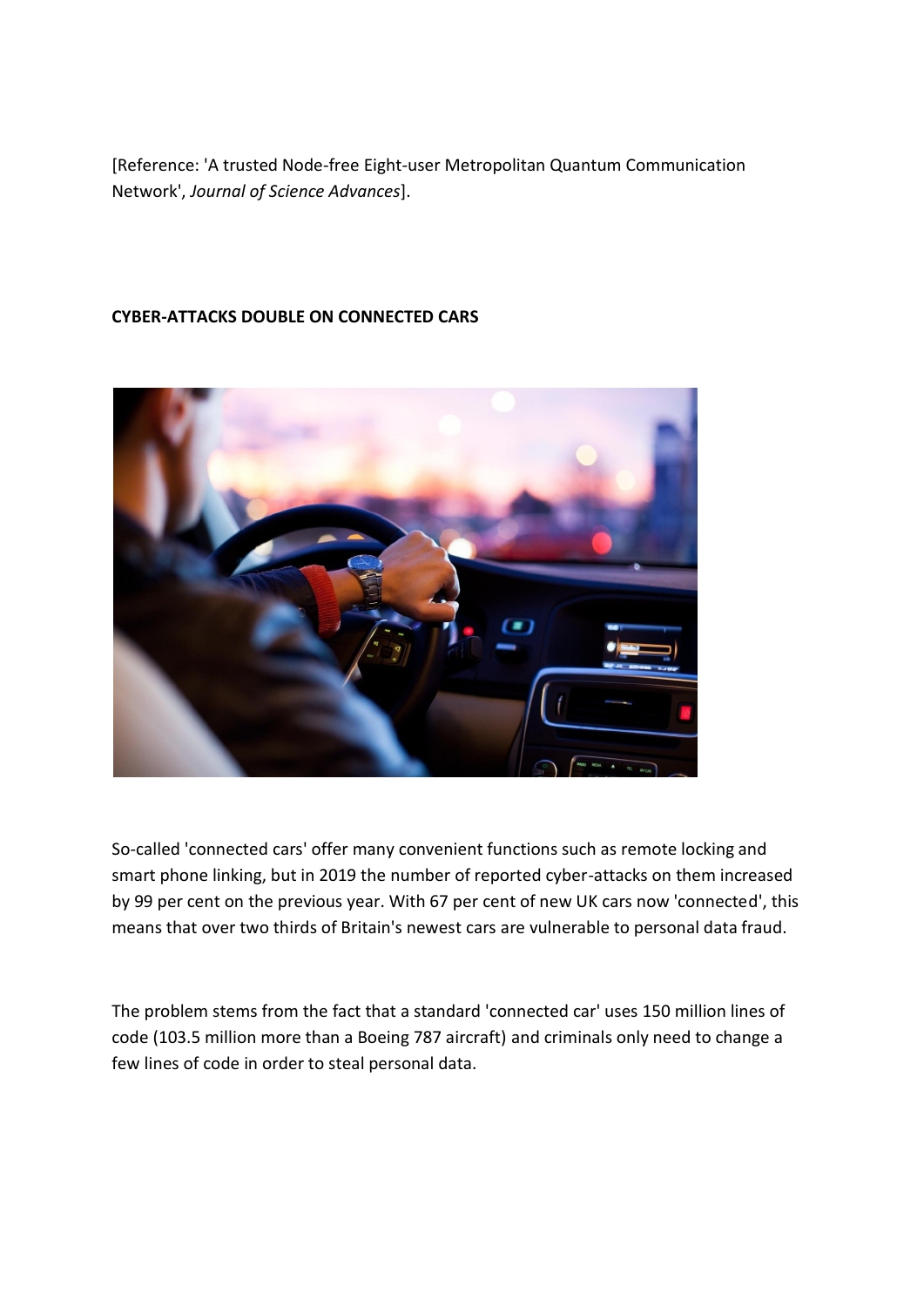### **Methods of Theft**

1. Keyless Car Theft

A person stands by the car with a transmitter whilst a second stands at the property with a device that picks up a signal from the key. The signal is relayed to the transmitter and the car is unlocked by a fake signal. The time taken is less than ten seconds and 92 per cent of cars recovered from theft in 2019 were stolen without the keys.

2. Weakness in connected Mobile Apps

Apps that communicate with cars are released continuously and if the app has vulnerabilities hackers can effectively gain 'authorised' access to personal data. An example occurred with Nissan where an app that failed security testing enabled hackers to begin controlling features such as heated seating, fans and air conditioning.

3. Seizing Remote Control of Vehicles

In this case hackers seize control of safety-critical features such as braking, steering and ignition by hacking into the vehicle's internal networks. With this method a Jeep was hacked into and interfered with as it was being driven down a busy road and, for example, the brakes were slammed remotely.

4. Personal Data Theft

The built-in apps of a 'connected car' tracks personal data such as location, entertainment preference and, worryingly, financial information. Hackers can steal this data by remote access through text message scams, spyware and signal interception.

Jonaton O'Mara, a cyber-security expert from CompareMyVPN, states: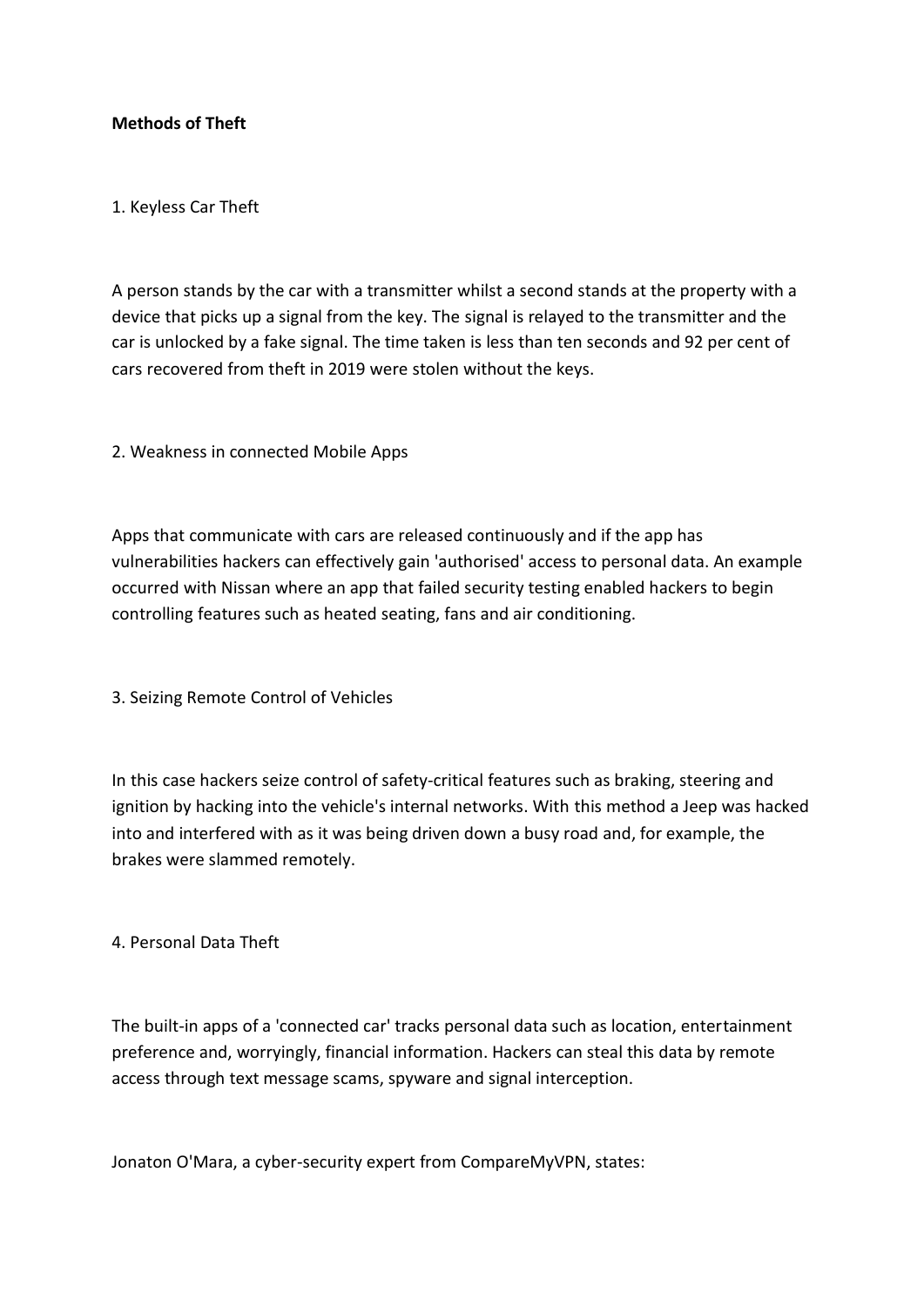*"Even if basic privacy measures were put in place, we feel anonymised data can be easily matched with other elements to break down any attempts to promote user privacy.*

*In addition the car companies themselves can now collect huge swathes of rich personal data - mainly location-based and habitual movements.*

*However, this also covers connected device activity such as calls made, messages and phone numbers.*

*What we need is pressure from regulators and the cyber-security industry to ensure that connected car data is both encrypted end-to-end to reduce any threat from a third party as well as what data is actually stored and kept".*

[Contribution by *Data Centre Review*]

# **NEW DIRECT PRINTING TECHNIQUE ALLOWS APPLICATION OF FUNCTIONAL ELECTRONIC LAYERS DIRECTLY ON A COMPONENT**



A new direct printing technique, known as the Binder Method, has been developed by the Binder Innovation and Technology Centre (ITZ) that allows the application of functional electronic layers directly on a component.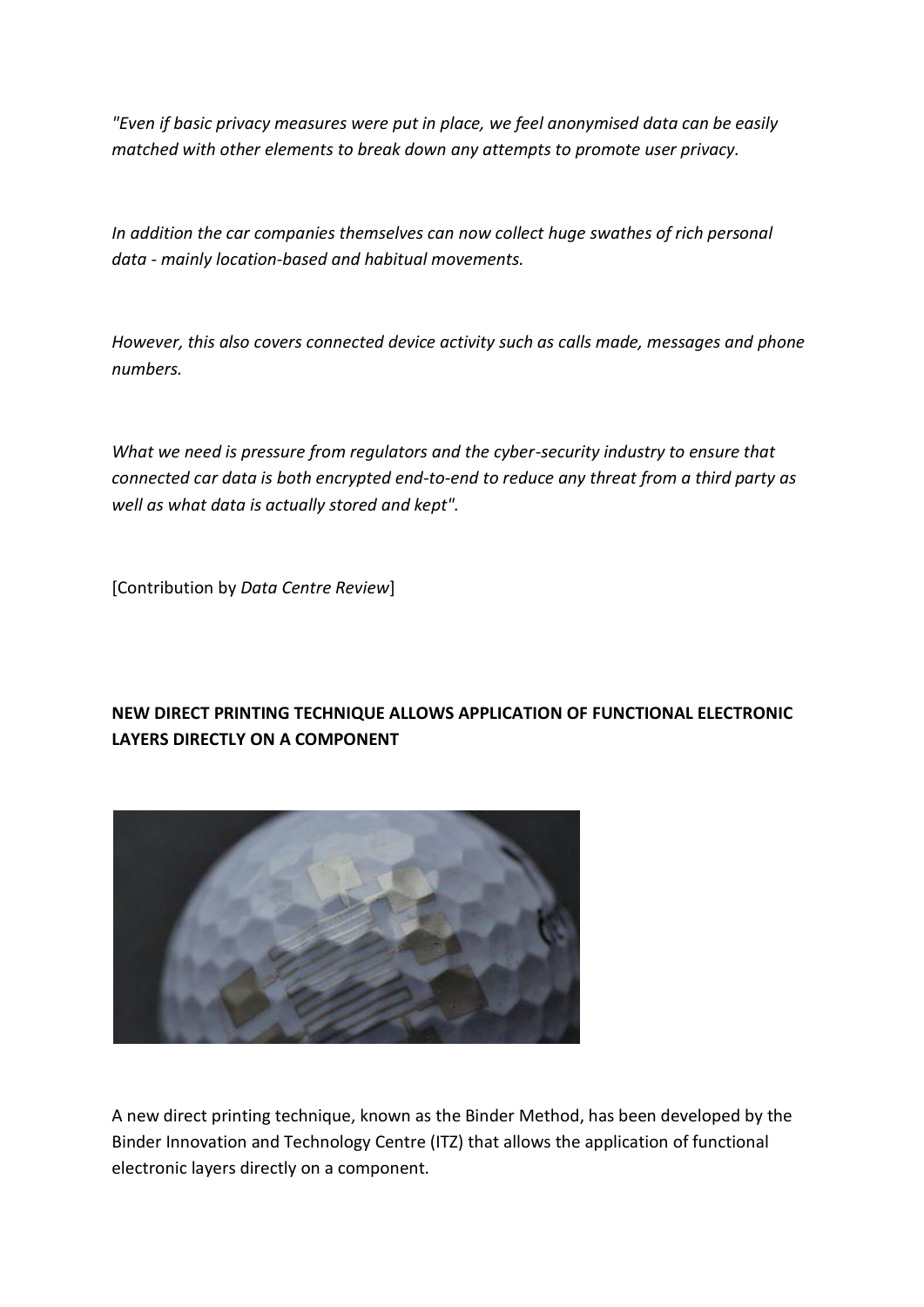*What's New in Electronics* (August 5th., 2020) explains more:

*'With the help of a recently-developed transfer printing technique, Binder was able, for the first time, to apply planar functional electronic layers with a thickness of maximum precision, to textured, three-dimensional surfaces in only one printing pass. In this way, circuit traces, sensors and displays, for example, can be printed. Foils or other substrate materials are completely unnecessary with this technique - an active contribution to environmental protection. The highest demands with regard to environmental conditions and safety can still be met by overprinting a protective layer. Specially developed nano pastes for printing provide stable parameters for the printing process.*

*With the synthesis of the knowledge and experience of Binder from the areas of electronics, printing technology, physics and chemistry, the new printing technique has great application potential in any number of industrial areas. The possibilities of printing extend from flexible circuit traces and heating elements up to sophisticated sensors. By printing capacitive sensor elements, for example, touch displays of almost any shape can be implemented on threedimensional and/or textured surfaces. The same approach can also be used for an intuitive gesture control system. Temperature sensors or strain gauges can be implemented by measuring the change in the resistance values of the printed functional layers. With the flexible printing technique, the entire sensor can be quickly adapted to the applicationspecific task at hand. As a result, this solution approach is an interesting alternative, also in financial terms, to conventional SMDs'.*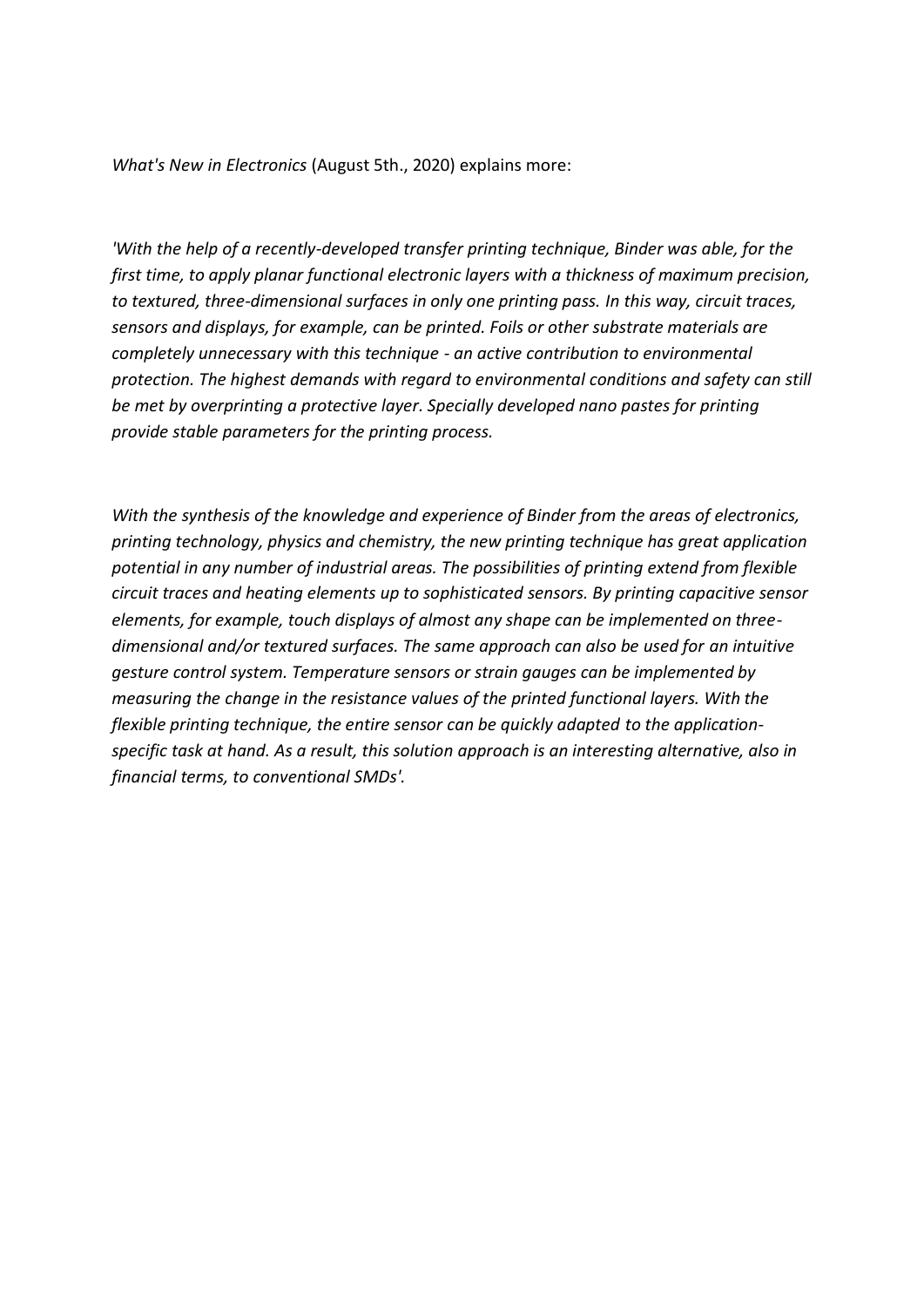### **INTERTRONICS HELPS NOTTINGHAM TRENT UNIVERSITY DEVELOP FUNCTIONAL TEXTILES**



Adhesives specialist Intertronics has supported the Advanced Textiles Research Group at Nottingham Trent University to develop electronic textiles that add functionality to materials and garments.

After Intertronics recommended dispensing Dymax Multi-Cure 9001-E-V3.5 encapsulating resin with the preeflow eco-PEN volumetric pump, and curing with a Dymax BlueWave QX4 UV lamp, the team at Nottingham Trent was able to develop a microchip-containing pod 1mm in diameter that could be woven or knitted into textiles.

Recent advances in semiconductor and microelectromechanical systems (MEMS) have reduced both their size and their cost and the Advanced Textiles Research Group has begun incorporating these components into the yarn-making process so as to broaden the possibilities for electronic textiles into areas such as temperature sensing, medical monitoring, motion sensing, energy harvesting and illumination.

By incorporating the components into the yarn fibre, the fabric retains textile properties such as tensile recovery, drapability and breathability.

The market is expected to grow significantly with the size of components diminishing leading to a broadened range of applications.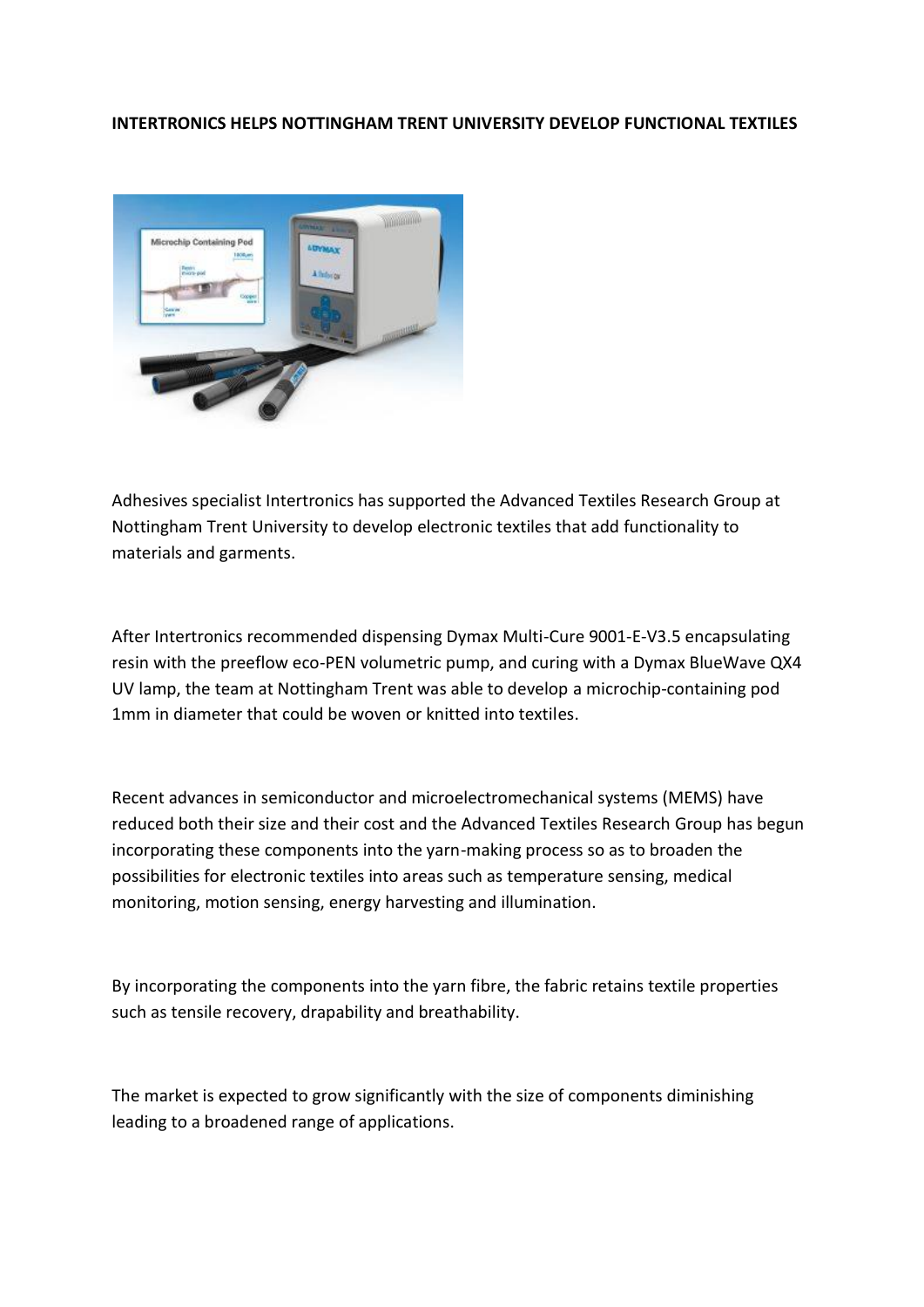[Reference: 'Developing Electronic Textiles with UV Curing', *What's New in Electronics*, July 15th., 2020].

### **ONLINE GAME TRAINS AI COMPONENT OF NEW LEGAL CONTRACT MANAGEMENT SYSTEM**

An online game developed in response to the Covid-19 lockdown is now being used to train the artificial intelligence component of a new legal contract management system.

ContrAI is a modular, web-first product that uses AI to aid contract management and analysis. The contract processing required to train the ContrAI system was due to enter its second phase in May following the initial categorisation process at the end of last year, but the lockdown prevented groups of legal students coming together to implement this. The online Clause Game was therefore developed to enable contracts to be marked up remotely, providing essential data to train the algorithm.

Contracts are now being readily processes by law professionals via the game, resulting in a cost-effective and highly scalable solution that has greatly increased the capability for training the AI.

In the game players are shown a series of contract clauses and asked to identify the type of contract to which they relate, as well as stating how confident they are about each answer. They are assessed by the algorithm and awarded a credibility score based on the accuracy of their responses, with an updated leader board announced weekly.

The system learns how credible a player is by assessing their responses and those with a better credibility score make a higher value contribution to the clause categorisation, having greater influence on the algorithm. Essentially the simpler the AI in the game is being used to train the complex AI in the core system.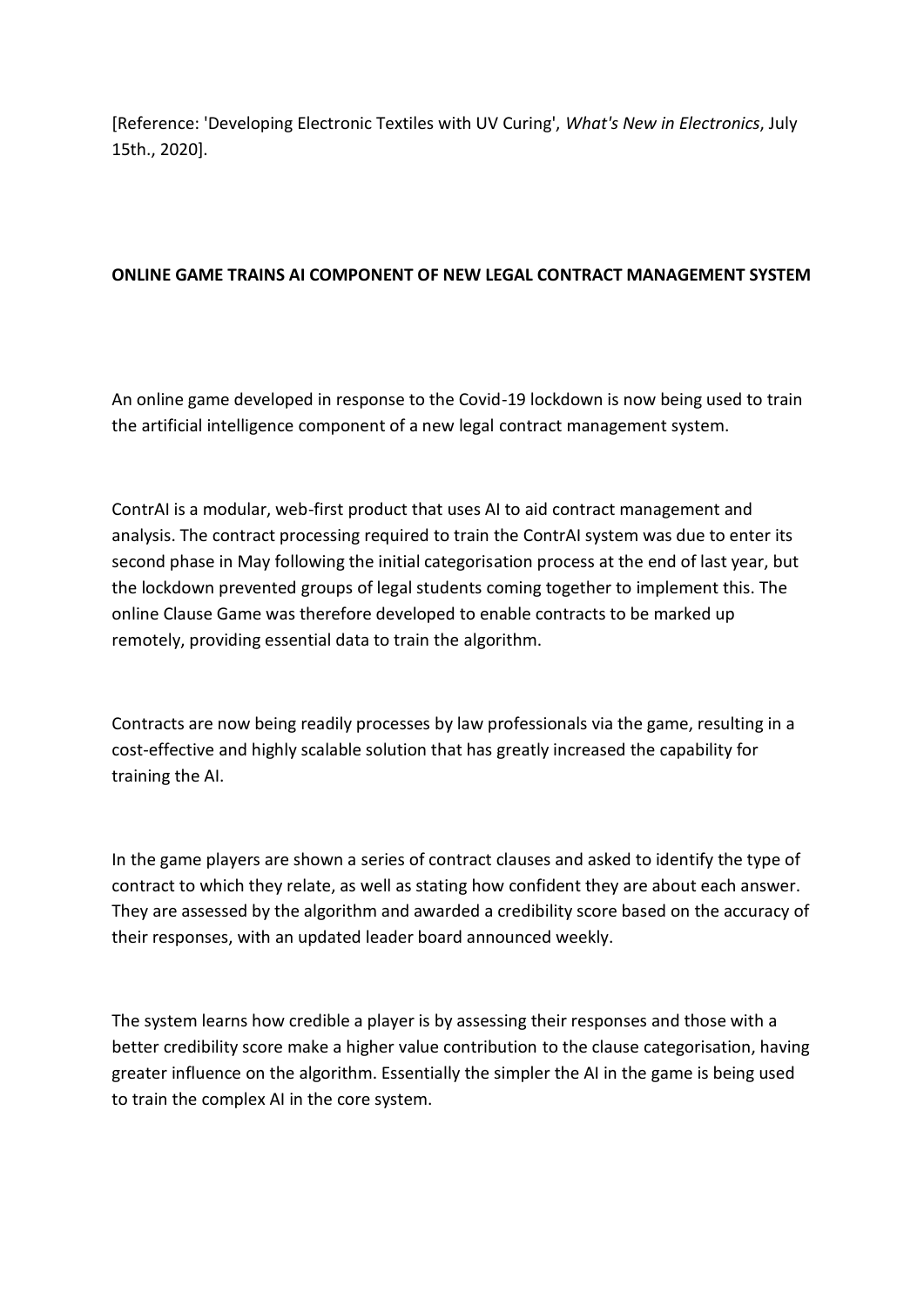The ContrAI application has been created by corporate law firm Moorcrofts in partnership with information consultancy CPI Associates following the award of a grant from Innovate UK and Research England in 2019. Using AI, ContrAI reduces the time required for contract review and increases productivity, managing complex contractual arrangements and enabling in-depth analysis of the information held within contracts.

AI and Robotics specialist at Oxford Brookes University, Professor Nigel Crook, states:

*"Interesting things happen when AI systems compete with each other: AlphaGo played 4.9 million games against itself to learn how to beat a human world champion; GANs are made of two AI systems that compete against each other to generate images that look like ultra realistic photos. But what happens when AI systems support each other rather than compete? This is what happens in our ContrAI game. It is a wonderful example of a simple AI system supporting a much more complex AI system to perform better by improving the quality of the data it is consuming".*

[Contributed by *i4.0 today*].

# **WORLD'S FIRST FULLY AUTOMATED MACHINE LEARNING PLATFORM**

A pioneering machine learning platform that brings automation to every stage of the machine learning workflow for the first time has been launched by data science and analytics company Peak Indicators.

Known as the Tallinn ML, it provides all of the components required to build and deploy predictive models automatically without the need for a highly skilled data scientist, and has reduced the time required to produce powerful predictive analytics for big data from "months to mere hours".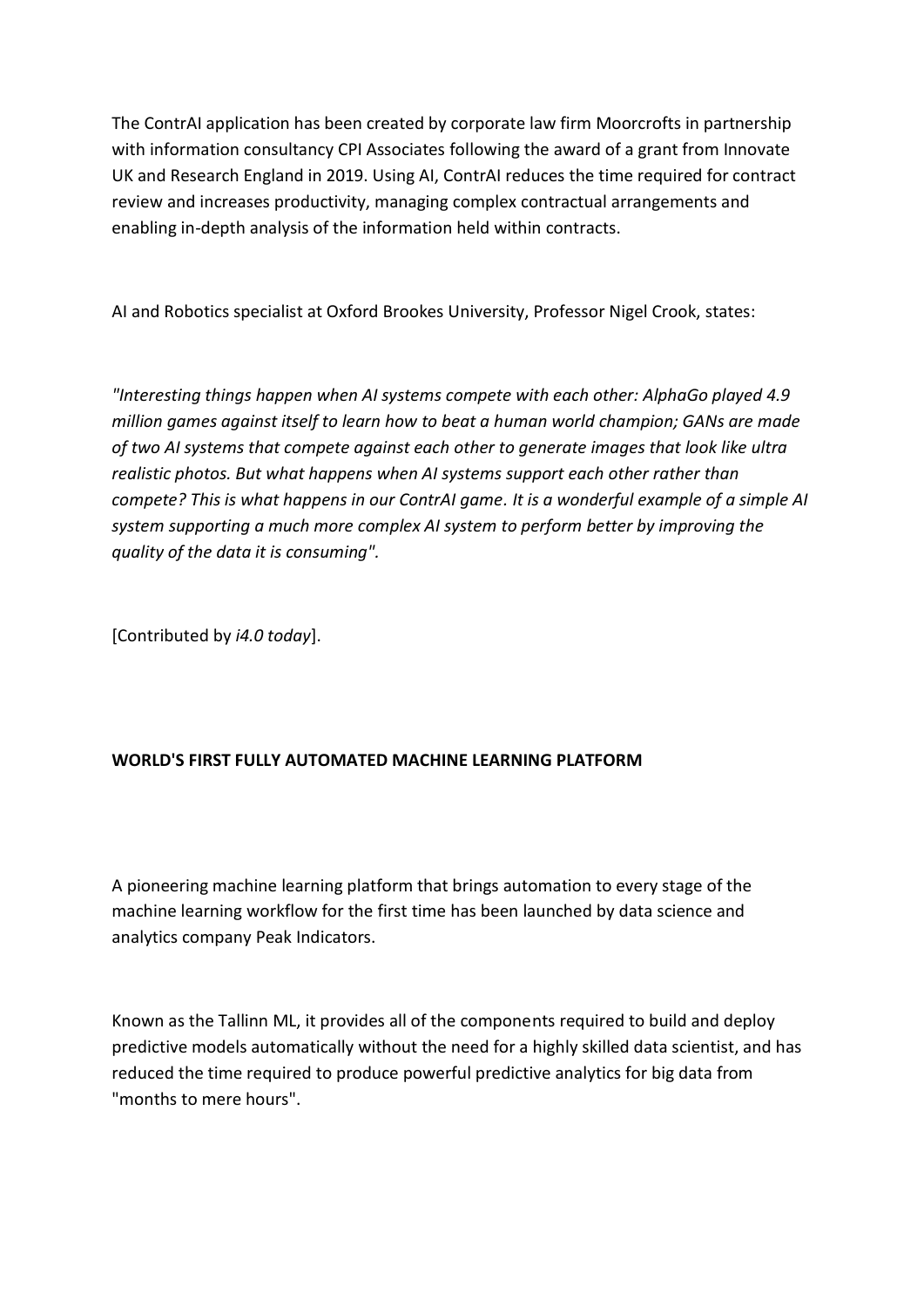A key element is the inclusion of a unique feature-engineering engine that drastically cuts the time taken to develop new predictive algorithms by generating and testing thousands of different metrics as part of the data engineering process.

The launch represents the culmination of two years of development by Peak Indicators' data science team in Chesterfield, with the Tallinn ML platform being tested in a series of technical challenges and piloted in a number of international organisations.

During testing with a global retail and consumer goods company Tallinn ML produced a predictive model in two hours that was 18 per cent more accurate and delivered 19 times fewer false positives than one developed over a three month period by a team of experienced data scientists.

In a global financial services organisation the use of Tallinn ML's automated feature engineering capability to enrich employee data improved the accuracy of employee churn predictions by 51 per cent. Tallinn ML produced a series of models that could be used around the world within a week of raw data being made available.

Professor Paul Clough, Head of Data Science at Peak Indicators, states:

*"Until now, feature engineering was a complex, manual task that accounted for 80 per cent of the effort involved in delivering machine learning and predictive analytics projects. It was the last major hurdle in the end-to-end automation of data science. By automating this final piece of the jigsaw, we have reduced the time it takes to develop and deploy new models from months to mere hours, and enabled anyone to quickly become proficient in machine learning and predictive analytics on a big data scale.*

*The launch of Tallinn ML is a major step forward in the world of data science, allowing people without data science experience to deploy highly accurate machine learning and predictive analytics quickly and at a significantly lower cost".*

[Contribution by *i4.0 today]*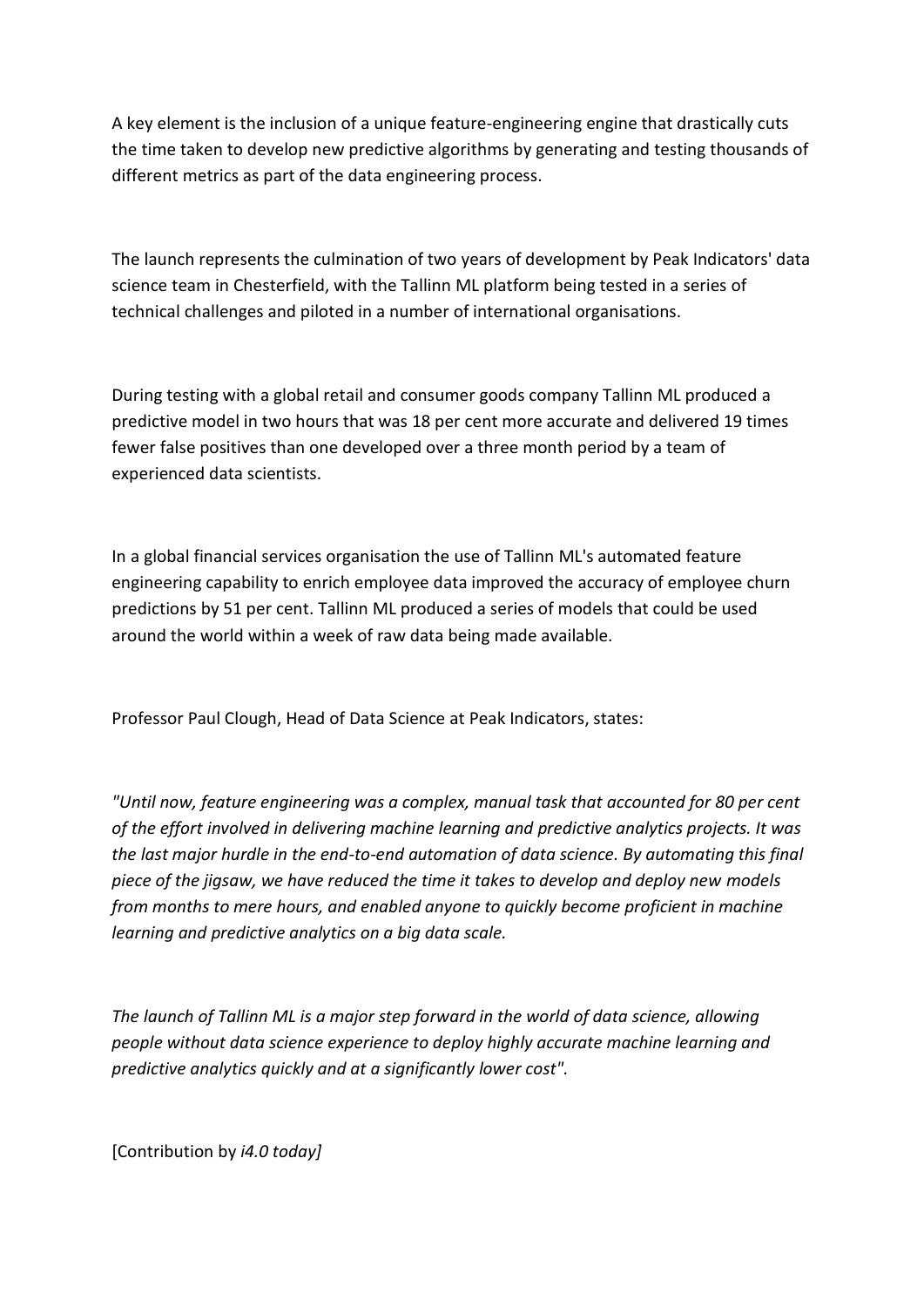### **BREAKTHROUGH IN AUTONOMOUS INSPECTION AND REPAIR OF OFFSHORE WIND FARMS**

One year on from the launch of one of the most ambitious offshore wind robotics projects ever undertaken, MIMRee (Multi-Platform Inspection, Maintenance and Repair in Extreme Environments) has broken new ground in the field of offshore inspection and repair.

The objective is to demonstrate successful operation of an autonomous system capable of planning its own operational missions to offshore wind farms, whereby a 'mothership' scans moving turbine blades on approach and then launches teams of inspection drones equipped with robotic blade crawlers that conduct forensic inspection and repair of damaged blades.

The system has been piloted at the Offshore Renewable Energy (ORE) Catapult Levenmouth Demonstration Turbine off the coast of Fife where the Thales imaging system has achieved blur-free images of moving wind turbine blades. The scanning of such blades for defects, without having to stop the turbines for days at a time is noted to be a "game-changer" for wind farm operations.

Another aim of the project is to demonstrate an integrated inspect-and-repair system for wind turbine blades utilising the BladeBUG robot, which has proved its walking abilities on a variety of blade surfaces at the ORE Catapult National Renewable Energy Centre.

In this connection the following milestones have been reported:

(i) An autonomous repair arm has been developed at the Royal College of Arts Robotics Laboratory that can rapidly switch between modules for cleaning, sanding and top-coating of damaged areas of blades, providing real-time feedback visualisation and human-in-theloop teleoperation of repair tasks via a user-interface system.

(ii) Following experimentation with visible and short-wave infrared image capturing, Plant Integrity has produced the blade crawler's non-destructive testing (NDT) payload,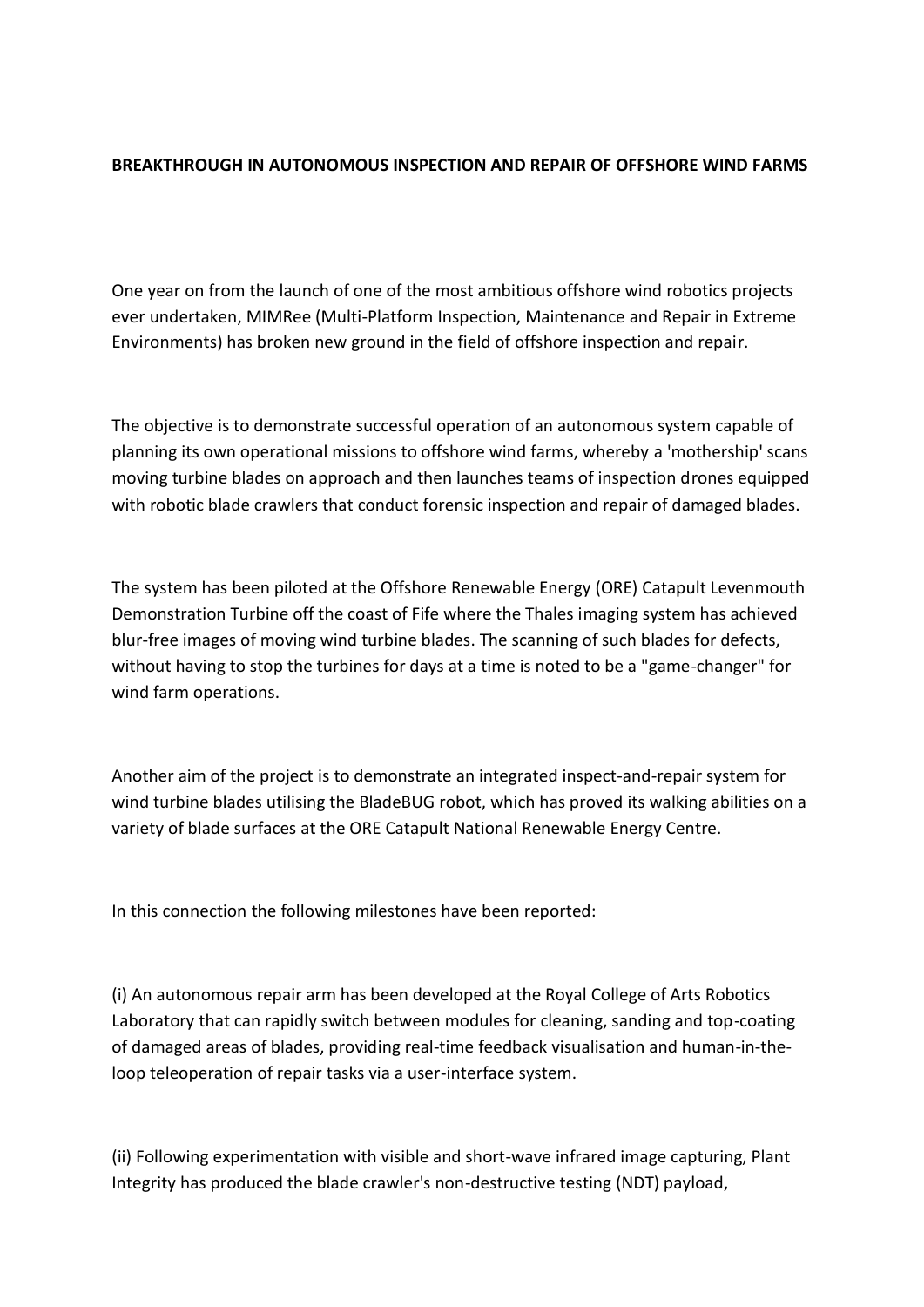incorporating a module that uses an advanced machine-learning algorithm and a precision scanner for the achievement of exact measurement of defects under a wide variety of ambient light conditions.

(iii) An electronic skin, known as Wootzkin, patented by high-tech robotics company Wootzano, has been produced that enables the robot to 'feel' the surface of the blade and determine the surface conditions of the blade so that it can walk along it. Wootzkin also enables the robot's existing vacuum system to attach onto the blade more accurately using supervised machine learning algorithms.

Martin Bourton, Project Lead at Plant Integrity, states:

*"This time last year we could talk about a spectacular concept. A year in, we can say that MIMRee is not futurology, but an imminent possibility with a host of technological breakthroughs achieved. The project is developing a variety of spin-off technologies: the ability to scan a working turbine, without stopping it for days while it is inspected, is just one with a very obvious benefit to industry."*

The MIMRee planning software developed by Professor Sara Bernardini of Royal Holloway University has been integrated with the Thales vessel and the inspection drones have been developed by a team from the Universities of Manchester and Bristol. The drones have successfully co-ordinated launch, recovery and navigation from the vessel.

The MIMRee project is funded by means of a £4.2 million grant from Innovate UK.

[Contribution by *i4.0 today*].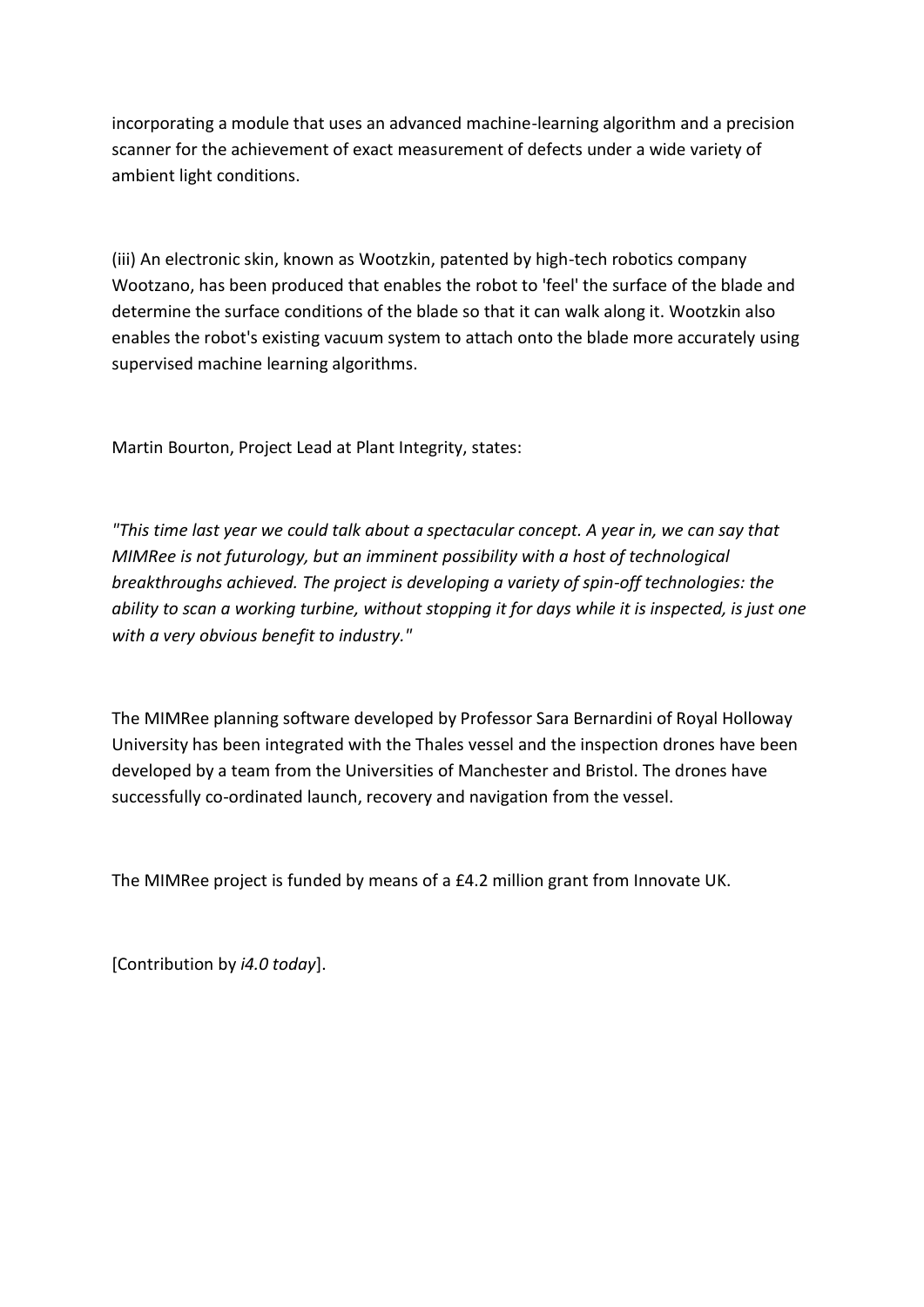### **SENSYNE LAUNCHES NEW CLINICAL ALGORITHM**



Clinical AI company Sensyne Health has launched its SENSE system in the UK in partnership with Microsoft.

SENSE is a clinical algorithm engine which generates AI algorithms known as SYNEs for realtime support across multiple medical conditions. These SYNEs enable clinicians and healthcare systems to input up-to-date information concerning patients, which is then analysed using machine learning against the SENSE database of patients so as to provide advice with which to make clinical decisions.

Sensyne has signed its first agreement with Chelsea and Westminster Hospital NHS Foundation Trust for an algorithm produced by the SENSE system, known as SYNE-COV, which aims to provide more personalised care for patients with COVID-19, integrating data into an existing real-time dashboard enabling clinicians to augment their clinical decisions with near real-time risk prediction for three outcomes, namely risk of ICU admission, the need for mechanical ventilation and in-hospital mortality.

Lord (Paul) Drayson, PhD, CEO of Sensyne Health, states: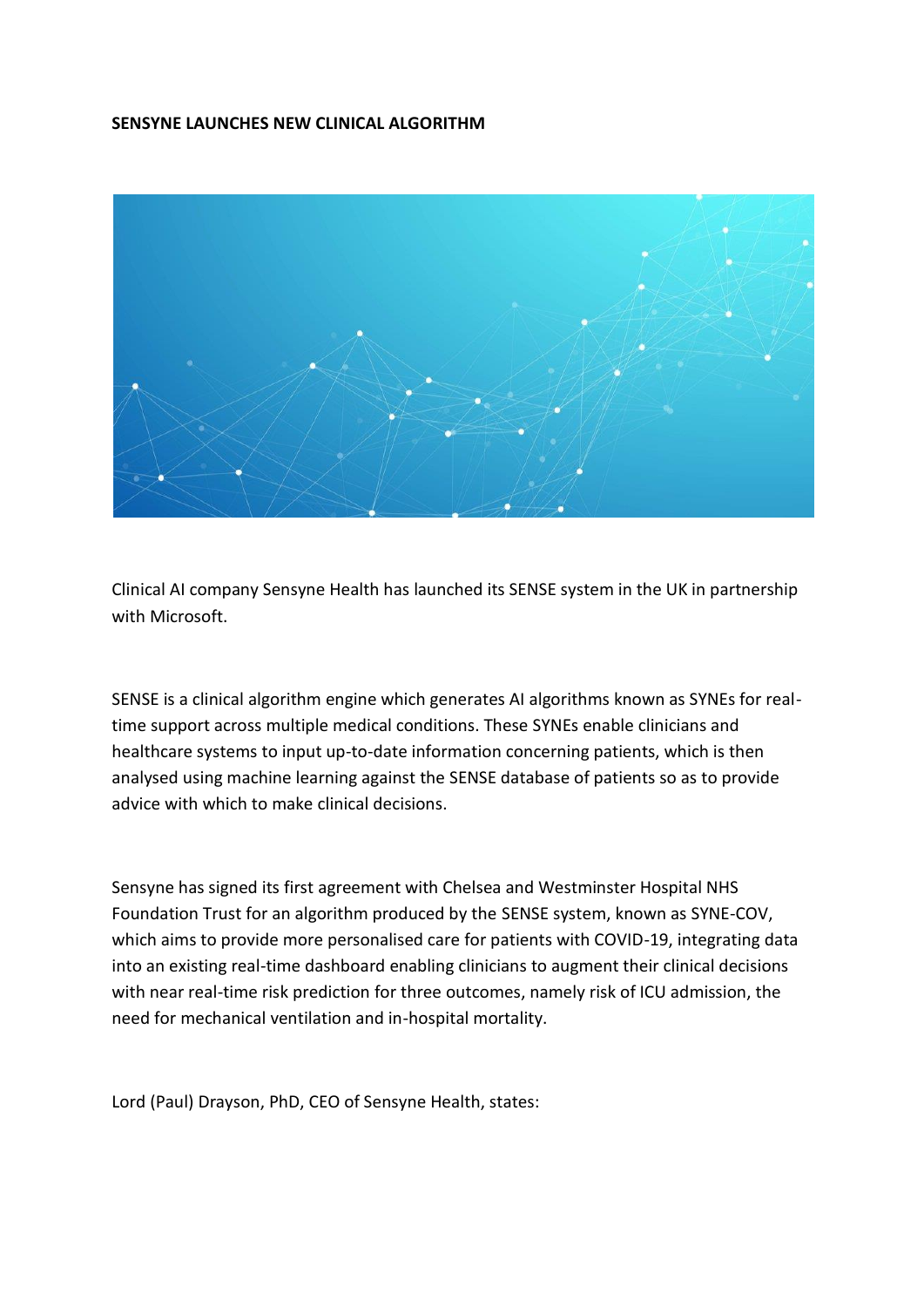*"The SENSE system is a major step forward in unifying different elements of our clinical AI technology together with Microsoft's health cloud technology to deliver multiple clinical algorithms at scale. We are delighted to announce the first SYNE algorithm from this approach, developed in collaboration with Chelsea and Westminster NHS Foundation Trust, designed and built to help the NHS cope with a potential second wave of COVID-19."*

Further SYNE algorithms for different conditions are currently being developed and Sensyne aims to launch its SENSE system and associated SYNE algorithms in the US towards the end of the current financial year.

The partnership with Microsoft and use of Microsoft's new health cloud technology will enable SENSE, and the algorithms produced by it, to be deployable globally.

[Contribution by Rapid Medtech Communications Limited].

# **REDUCING CHIP COUNT IN GPS NAVIGATION**



In order to address the challenges of navigation systems implemented in power-constrained IoT devices Nestwave has combined its soft core GPS navigation IP with the Synopsys Design Wave ARC IoT Communications IP Subsystem to produce a new low-power global navigation satellite system (GNSS) which can be integrated into IoT modems. Unveiled at the Synopsys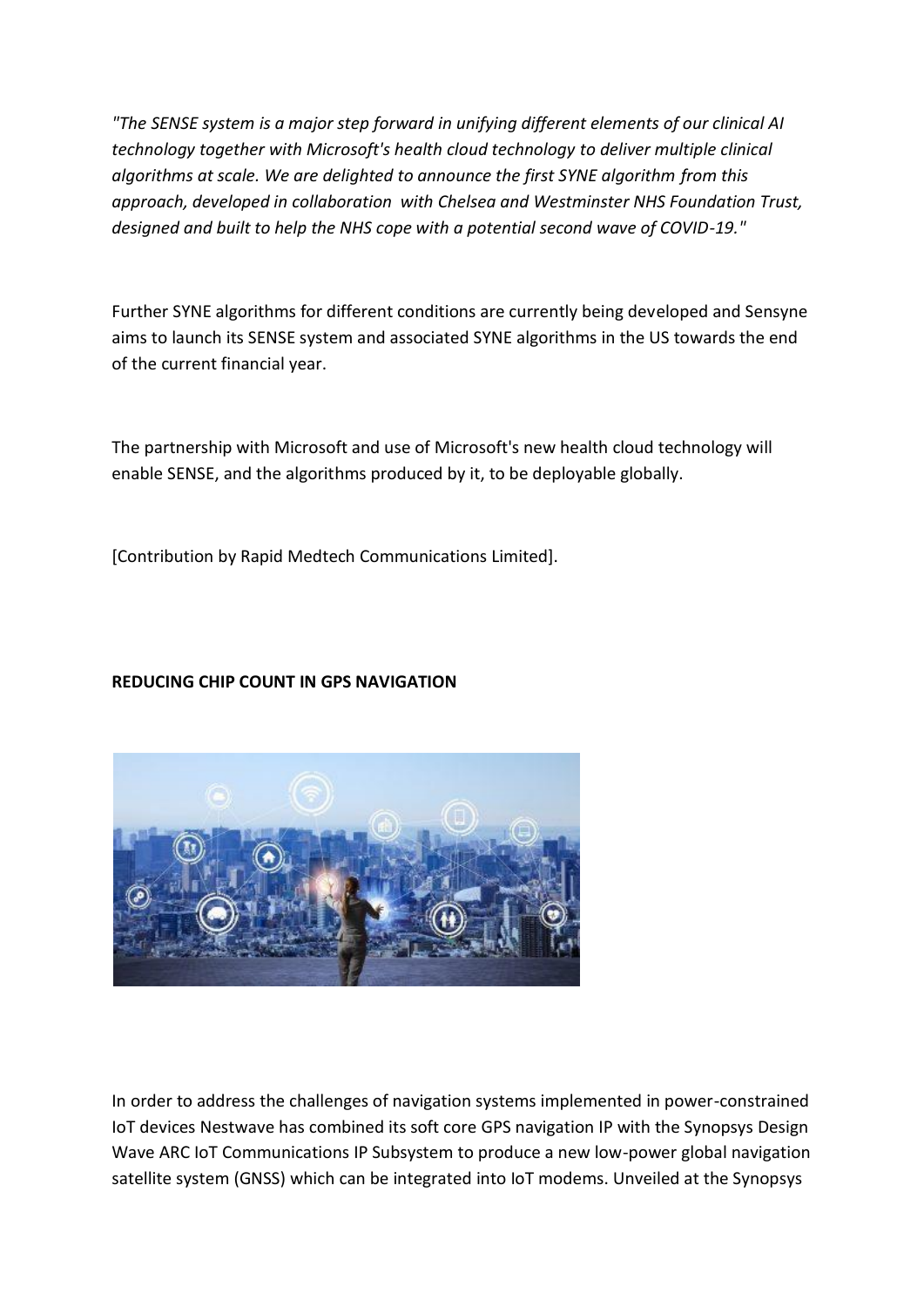ARC Processor Virtual Summit on 9th. September, it provides designers with a powerefficient, high accuracy GPS solution for battery-operated devices without incurring the additional cost of a dedicated GNSS chip.

The ARC IoT Communications IP Subsystem is an integrated hardware and software solution that combines the Synopsys DSP-enhanced ARC EM9D processor, hardware accelerators, dedicated peripherals and RF interface to deliver efficient DSP performance for low bandwidth IoT applications. The Nestwave GNSS solution utilises the ARC EM9D processor's efficient DSP capabilities and ability to add dedicated hardware accelerators or custom instructions using APEX technology to reduce frequency requirements, so providing additional performance bandwidth.

The ARC EM9D processor is supported by the MetaWave Toolkit, which includes a library of DSP functions, allowing software engineers to rapidly implement algorithms from standard DSP building blocks.

Nestwave has developed a new low-power, advanced GNSS solution which, when integrated with an IoT modem, such as NB-IoT, Cat M1, LoRa or Sigfox, does not require an external GNSS chip to deliver low-cost geolocation for emerging applications such as asset tracking, smart factories and smart cities.

Ambroise Popper, CEO of Nestwave, states:

*"By combining Nestwave's low-power geolocation software with Synopsys' efficient ARC IoT Communications IP Subsystem, we can deliver a geolocation solution that offers greater accuracy, lower power consumption, and lower cost compared to existing GNSS solutions."*

[Contribution by *softei.com*].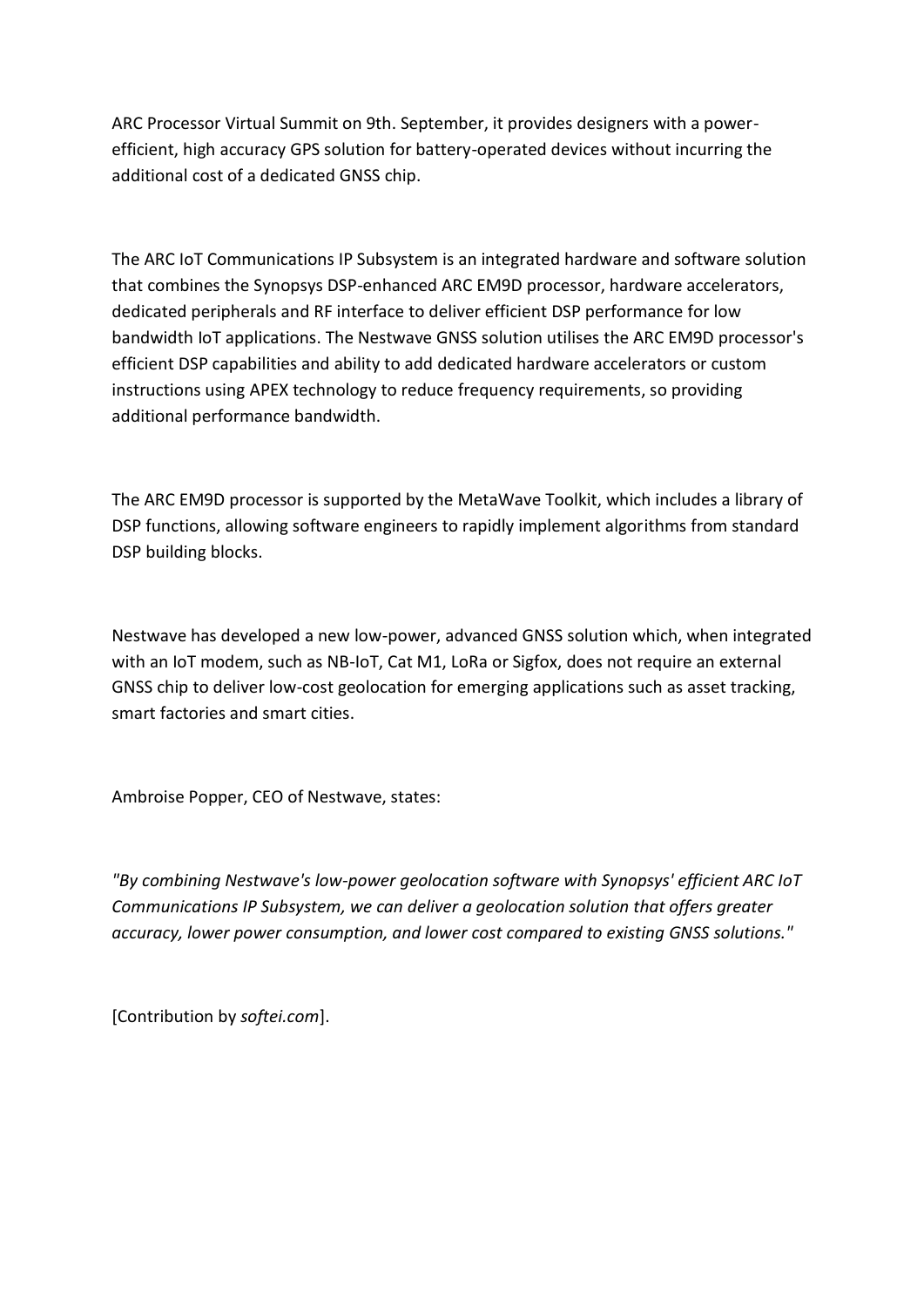#### **NEW INVESTMENT PROGRAMME FOR AI IN NHS**



The Government has announced a new investment programme for the deployment of artificial intelligence technologies in the NHS.

Managed by the Accelerated Access Collaborative in partnership with NHSX and the National Institute for Health Research, the £140 million AI in Health Care Award Programme forms part of the NHS AI Lab, which has been established to drive the adoption of datadriven technologies in the NHS.

Of this some £50 million is dedicated to the testing and scaling of a range of AI-powered innovations for the analysis of breast cancer screening scans and the assessment of emergency stroke patients, whilst take-home technology includes devices and software that allow smartphones to be turned into clinical grade medical devices that monitor kidney disease, and wearable patches for the detection of irregular heartbeats, a leading cause of strokes and heart attacks. There is also funding to support the research, development and testing of promising ideas that could be used to speed up diagnosis or improve care for conditions such as sepsis, cancer and Parkinson's Disease.

Successful products include: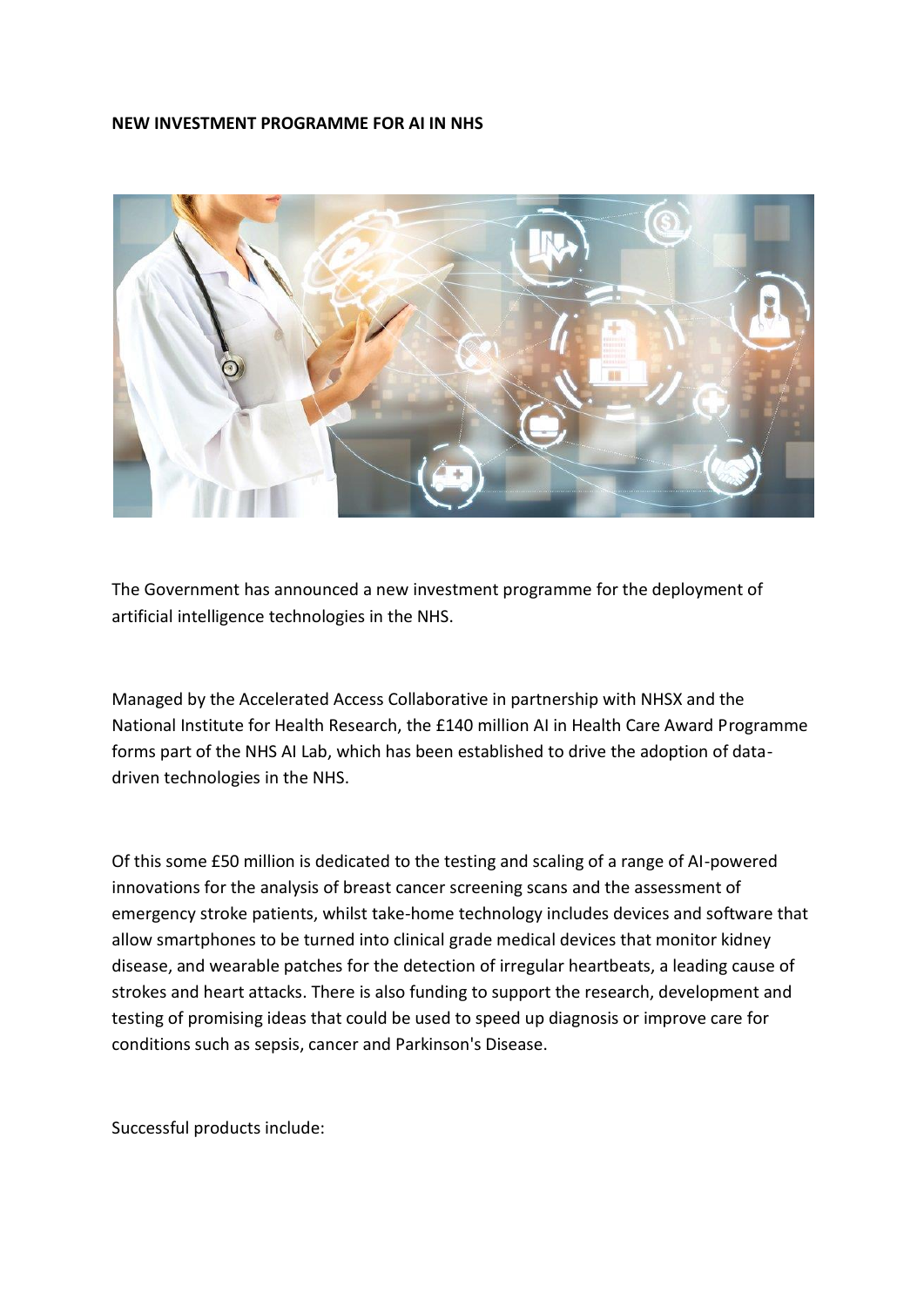\* Health IO - an AI powered app that turns a smartphone into a clinical grade medical device capable of detecting albuminuria (an early warning sign of chronic kidney disease).

\* iRhythm Technologies' ECG monitoring patch and service that utilises AI-led processing and analysis to help diagnose atrial fibrillation.

\* Brainomix digital tools for assessment of emergency stroke patients, already successfully deployed at the Royal Berkshire NHS Trust.

Justin Hall, General Manager and Vice President EMEA at iRhythm Technologies, states:

*"The UK is home to some of the most cutting-edge, life-changing medical technologies. However, it is still taking years for medical devices to go from clinical trial to widespread adoption, meaning neither patients nor practitioners are seeing the many benefits of these innovations. We're absolutely delighted to have been chosen as part of the pilot to change that."*

Chief Executive of the NHS Sir Simon Stevens adds:

*"We're still in the early stages of AI, but when the latest chapter in the history of medicine comes to be written, AI in healthcare will doubtless rank alongside earlier advances such as the stethoscope, the X-ray and the blood test."*

[Contribution by *Med-Tech Innovation*].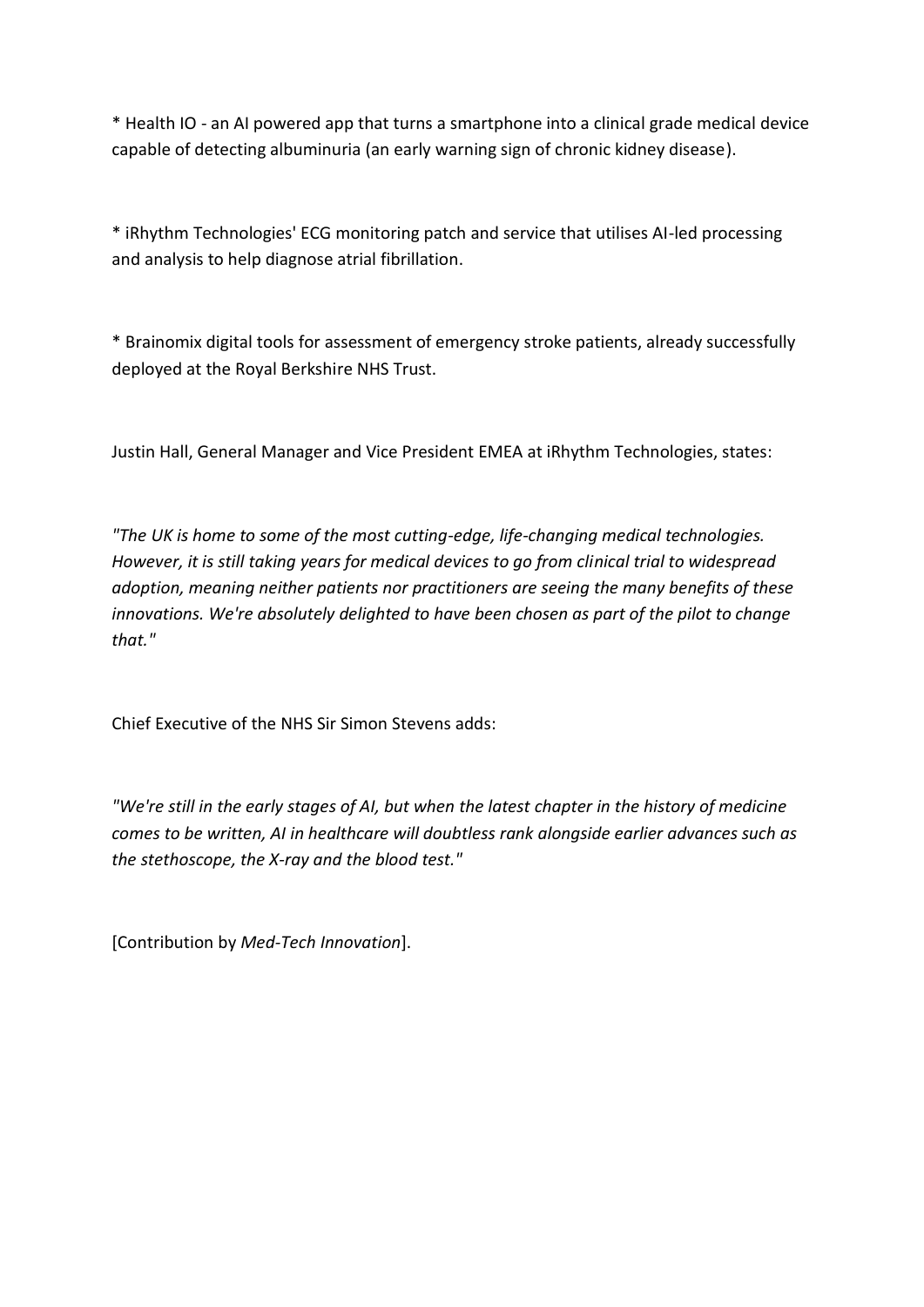### **NEW MICRO-PRECISION 3D PRINTER FOR SHORT-RUN INDUSTRIAL PRODUCTION**

Boston Micro Fabrication (BMF) has launched a micro-precision 3D-printer, known as the microArch S240, specifically designed to meet the needs of short-rum industrial production.

It is based on BMF's patented Projection Micro Stereolithography technology known as PµSL, which allows for the rapid photopolymerisation of an entire layer of liquid polymer using a flash of ultraviolet light at micro-scale resolution. The superior production of intricate, exact and replicable parts makes the technique optimal for end-part and prototyping across a wide range of industries, including electronics, medical device manufacturing, microfluidics, MEMS, biotech and pharmaceuticals.

Key features include a larger build volume (100 x 100 x 75mm per 750 cubic centimetres) and up to ten times faster print speeds, enabling the production of larger parts, or a higher throughput of smaller parts, while still achieving the same 10µm resolution plus or minus 25µm tolerance as other BMF printers. Users can print using a number of industrial-grade materials with attributes, including mirror finishes, sharp edges and smooth channels, that are suitable for end-use applications or prototypes meant to seamlessly mirror end parts.

Of particular note is the ability to print industrial-grade composite polymers and ceramics, including an all-new functional engineering material developed in collaboration with BASF. BMF RG material from the Forward AM Ultracur3D photopolymer resin line is being introduced for use on the microArch 240 with high strength and durability properties, and the capacity to handle molecular weight materials with viscosities of up to 20,000 Cp enables the production of stronger functional parts.

John Kawola, Chief Executive Officer Global for BMF states:

*"Until now this coveted combination of quality, strength and resolution had been missing from industrial production, particularly for use cases that require high precision and micron level resolution. With the microArch S240, users can finally make end-use micro parts at speeds that are required for production, with resolution, accuracy and precision that is true*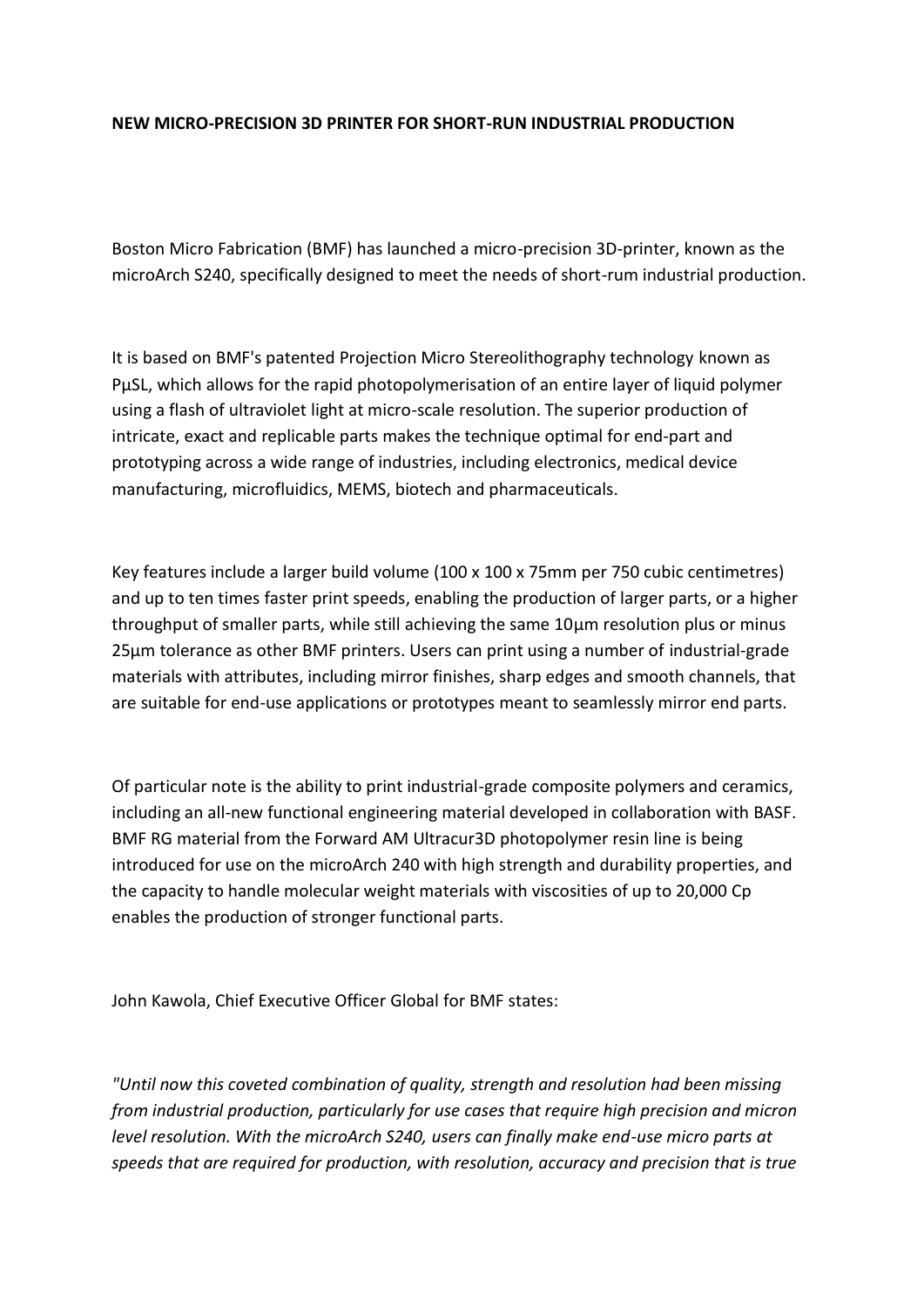*to CAD. Smaller parts no longer need to mean bigger price tags for manufacturers and engineers."*

Oleksandra Blacka, Business Development Manager, Photopolymers, Medical and Dental for BASF, adds:

*"The new BMF RG material from the Forward AM Ultracur3D photopolymer resin line will enable users to achieve ultra-high resolution of their parts. The microArch 240 printer ia addressing a market that has previously been unserved. This collaboration will now enable customers, especially in the medical industry, to assemble complex items that were too small to handle on previous printing platforms."*

[Contribution by *Med-Tech Innovation*].

# **FIRST VISION SYSTEM FOR AI DEFECT DETECTION**



Visual inspection experts Omron have pioneered what is believed to be the world's first vision system that uses artificial intelligence to detect defects.

The FH series vision system identifies defects without learning samples. The image processing system identifies subtle defects with human-like sensitivity in order to achieve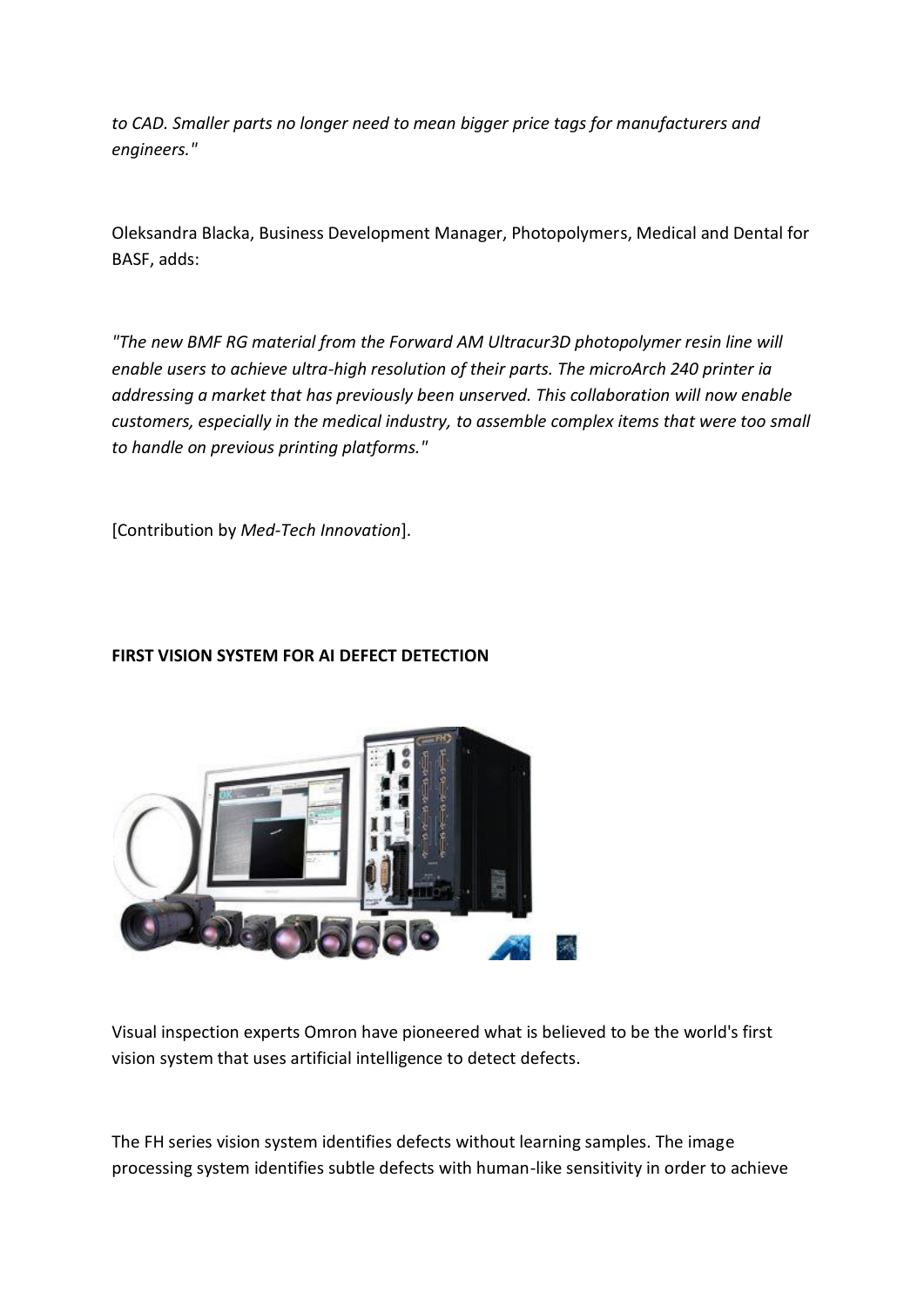higher defect detection rates. Scratches and blemishes that were once difficult to capture can therefore be identified even without the use of samples or adjustment.

The AI technology reproduces the human sensibility of skilled inspectors to detect defects that were once difficult to capture. The FH series vision system can determine acceptable variation tolerances. An AI fine matching tool 'learns' from the image data of non-defective products to quickly acquire the expertise that inspectors develop over many years. The system can thus be automated while ensuring the reliable identification of subtle defects even on flexible lines that produce a wide range of items.

According to Omron AI has now reached a point where it can be used to recognise object features as well as humans and automatically learn criteria. This AI is now part of the FH series.

The system is noted to be particularly suited to the COVID-19 environment where people are required to avoid working in the same space at manufacturing sites and there is increased demand for labour saving automated visual inspection.

[Contributed by *softei.com*].

# **FIRST PRODUCTION-READY 4D IMAGING RADAR FOR AUTONOMOUS DRIVING**

The first production-ready 4D imaging radar for autonomous driving has been launched by Continental.

The Advanced Radar Sensor 540, or ARS540, is based on the Xilinx Zynq UltraScale+ MPSoC platform and newly produced vehicles that are equipped with it are able to realise SAE J3016 Level 2 functionalities, paving the way toward Level 5 autonomous driving systems.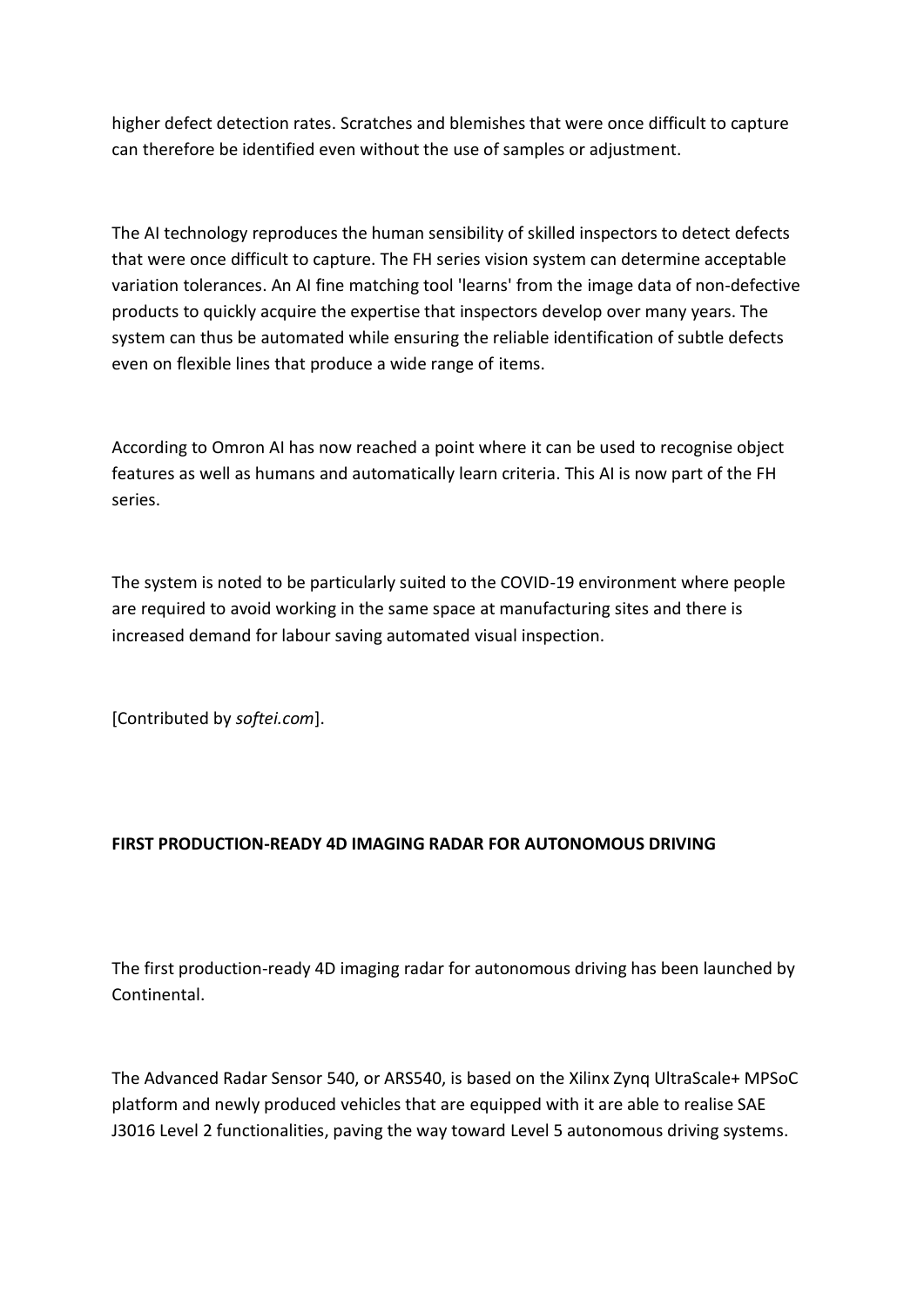4D imaging radar determines an object's location in range, azimuth, elevation and relative speed so as to provide detailed information about the driving environment. Previous automotive radar systems have merely caught the speed and azimuth or angle between the Sun or Moon and the North to determine the direction of the Sun or Moon.

The ARS540 is a premium, long-range 4D imaging radar with high resolution and a 300 metre range. Its wide, plus or minus 60 degree field of view enables multi-hypothesis tracking for precise prediction while driving. This helps drivers manage complex driving scenarios, such as detection of a traffic jam under a bridge. The high horizontal and vertical resolution of the ARS540 detects potentially hazardous objects on the road and responds appropriately. The ARS540 is scalable, supporting SAE Level 2, where the driver is responsible for supervising vehicle control, and extending to fully autonomous Level 5.

The Xilinx Automotive Zynq UltraScale+ MPSoC is an adaptable platform that allows Continental's 4D imaging radar to be agnostic to multiple sensor-platform configurations and adapt to OEM specification. Parallel processing within the programmable logic of the device delivers optimal performance and enables the fully independent yet simultaneous processing pipelines for the 4D sensing by the ARS540. The multiple DSP slices enable hardware acceleration of real-time radar sensor inputs.

Cedric Malaquin, Technology and Market Analyst for RF Devices and Technology at Yole Developpement, states:

*"4D imaging radar provides greater range, field of view and perception and is a critical sensor enabling Level 2 to Level 5 developers to deliver systems that help create a safer driving environment. We expect 4D imaging radar to take place in luxury cars and robotaxis at first, leading to over \$550 million, a rise at a compound annual growth rate of 124 per cent between 2020 and 2025."*

[Contribution by *softei.com*].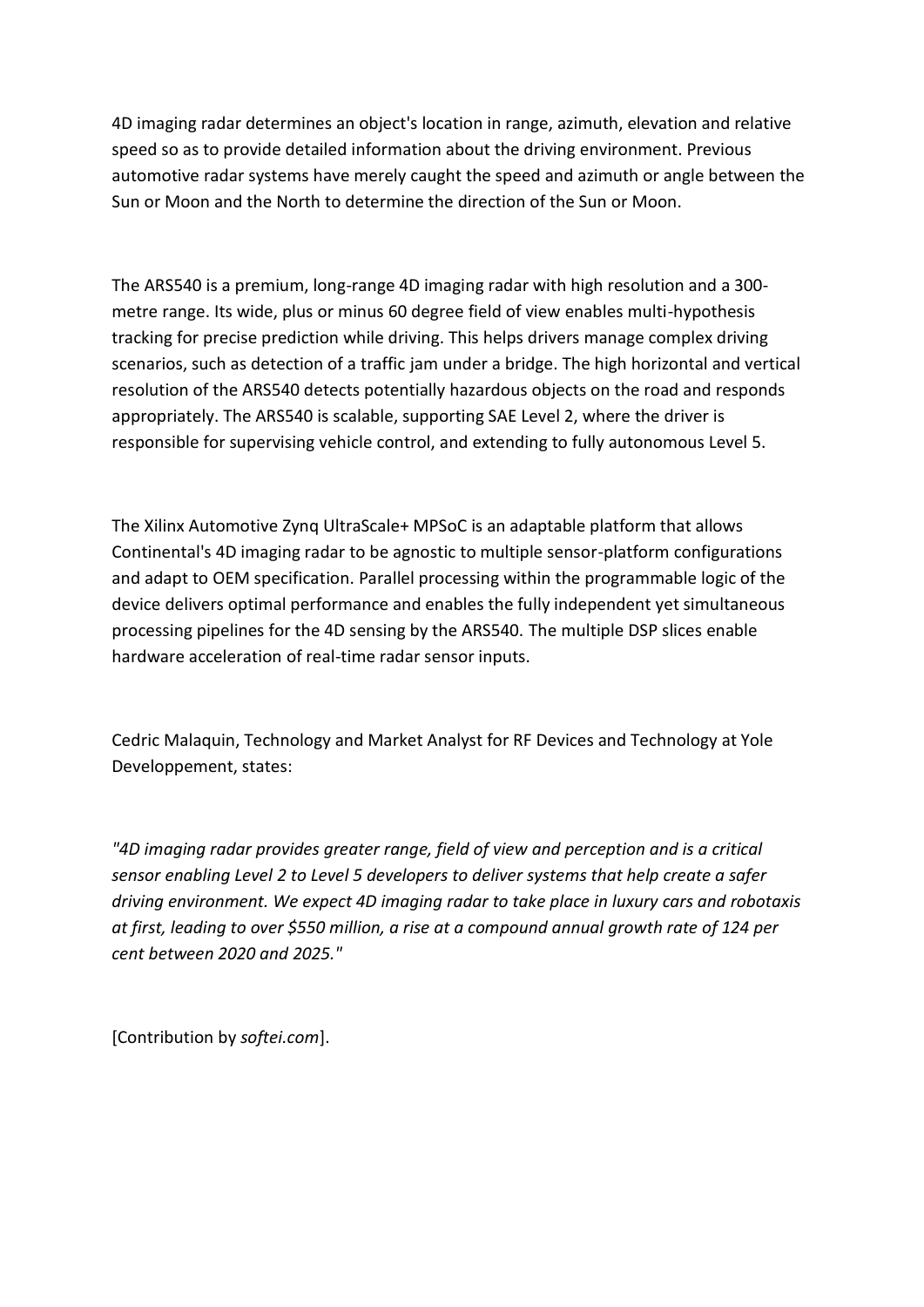### **CYBER PROTECTION FOR WORLD'S FIRST ELECTRIC FLYING CAR RACING SERIES**



Airspeeder, the world's first electric flying car racing series, has announced a landmark partnership with cyber protection company Acronis.

Under the partnership the racing series, created by performance electric car manufacturer Alauda, will receive technical and commercial support from Acronis that will ensure the data security for the revolutionary LiDAR and Machine Vision technology which will deliver close but safe racing through the creation of virtual force-fields around each racing craft or 'Speeder'.

Part of the technology will be supplied by Tecnov8, a global provider of Cyber-security solutions, and the accelerated development of this technology is expected to greatly benefit the electrical vertical take-off and landing (eVTOL) industry sector that is backed by Uber, Daimler, Toyota, Hyundai and Airbus and anticipated by Morgan Stanley to be worth \$1.5 trillion by 2040.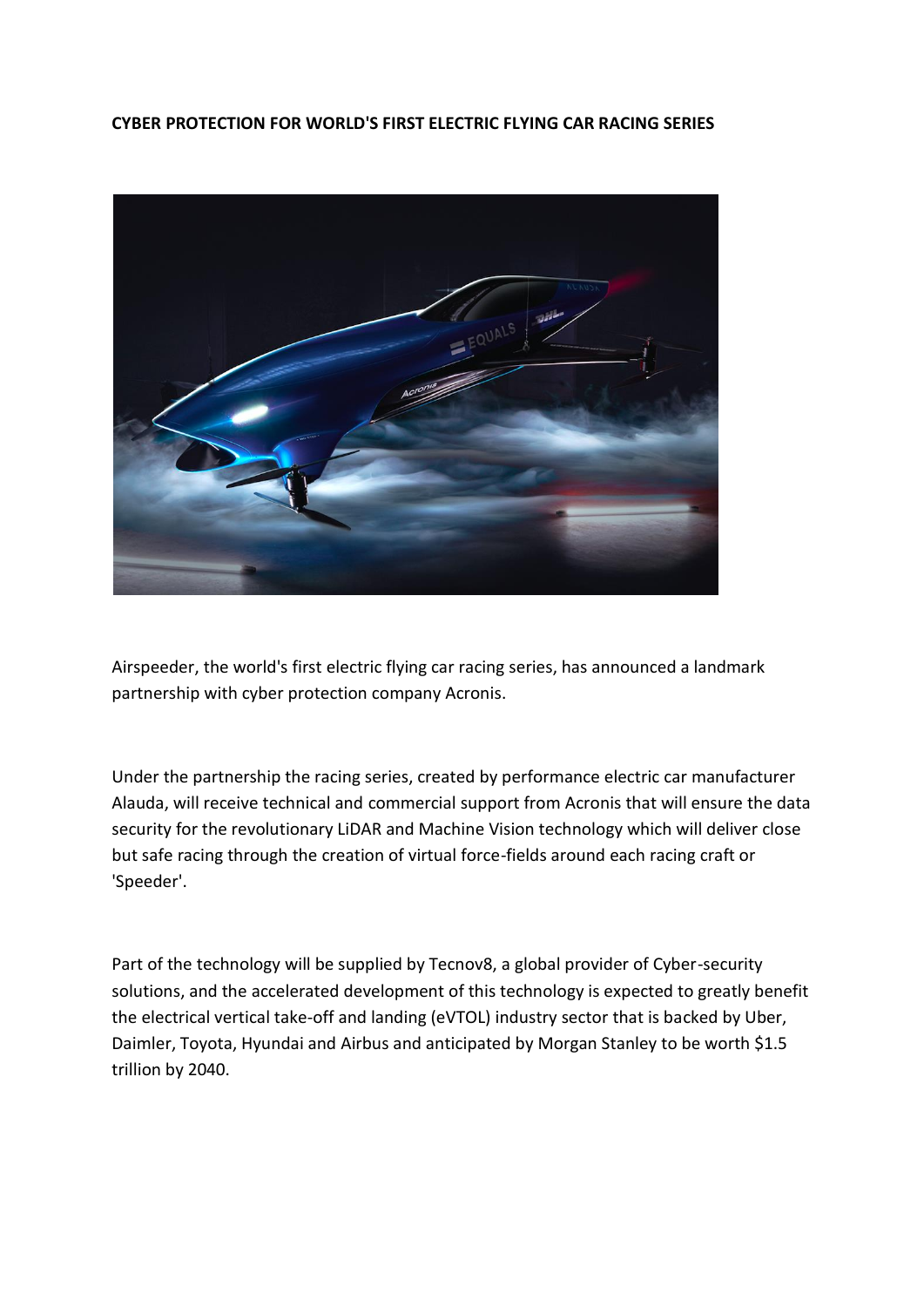The partnership between Airspeeder and Acronis is seen as further affirmation of the strategy of Airspeeder and Alauda to accelerate the next great mobility revolution through sporting competition.

Described as the 'Formula One of the Skies' Airspeeder is a racing series conceived by Alauda and will involve elite pilots selected from aviation, motorsport and eSports navigating electrically governed courses. Electric racing 'multicopters' created by Alauda will fly at speeds of up to 130 km/h. Airspeeder GP seasons will be contested by teams who will purchase the original craft and equipment from Alauda, the Airspeeder series' exclusive manufacturer, but will have freedom to set race strategy and recruit pilots.

Success for teams will derive from the skill of the pilots combined with the team's ability to maximise performance from a revolutionary technical platform. Key to this will be the collection and interpretation of data, which will be underpinned by Acronis' solutions that ensure the secure and seamless management of data. Key indicators from battery peak performance to pilot biometrics will be available to teams as they plot their strategy to gain competitive advantage.

Matt Pearson, Founder of Alauda and Airspeeder, states:

*"At Airspeeder we are creating an aerial motorsport driven by innovation. Backing from Acronis, a business with an extraordinary culture of technological success in Formula One and Formula E, represents significant affirmation of our vision to accelerate the next great mobility revolution through sporting competition."*

[Contribution by *Data Centre Review*].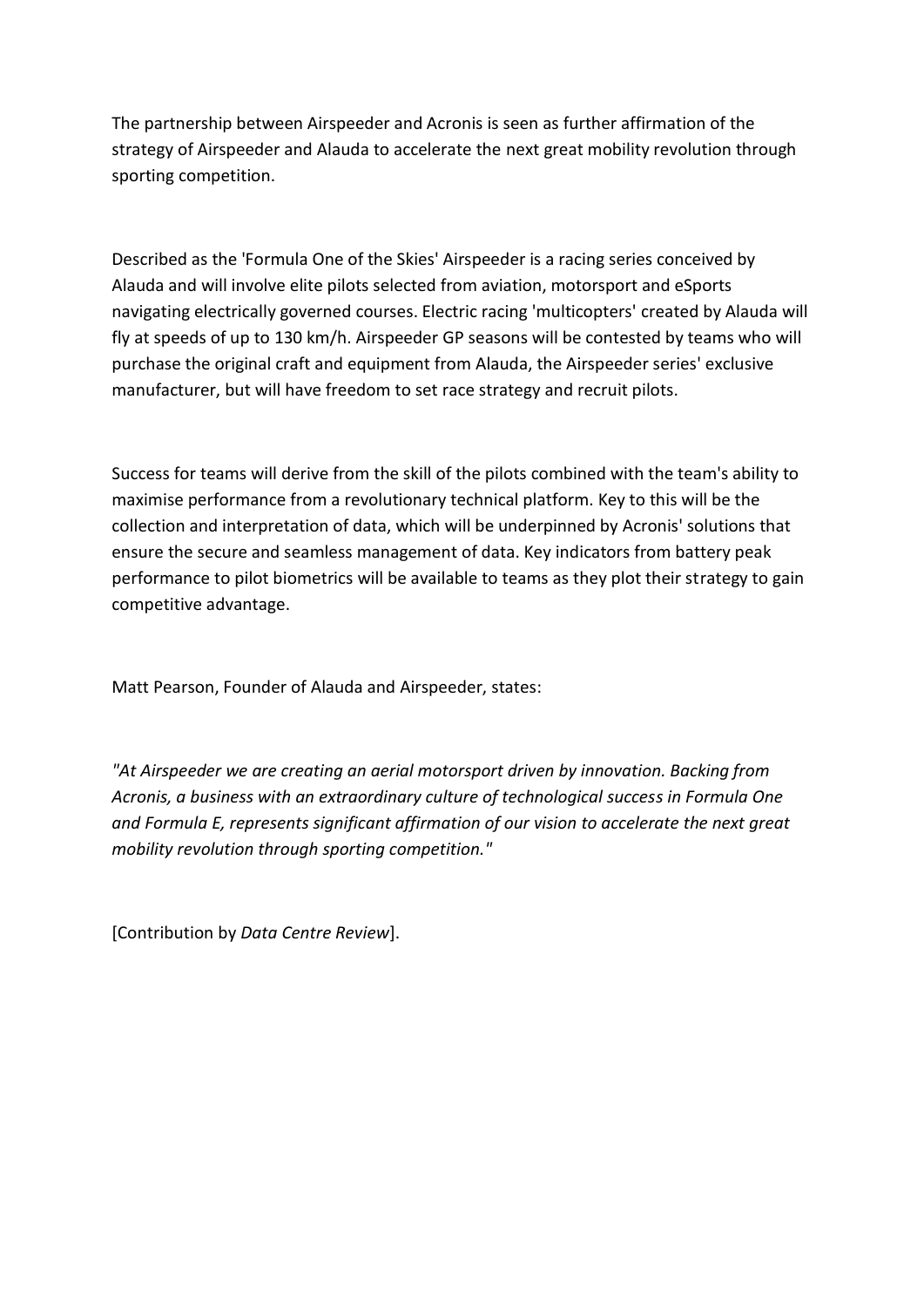# **THIN WAFER CLEANING SYSTEM FOR HIGH-VOLUME POWER SEMICONDUCTOR DEVICE MANUFACTURING**



ACM Research Inc., a leading supplier of wafer-processing solutions for semiconductor and advanced wafer-level packaging applications, has launched a high-throughput, fourchamber thin wafer cleaning system designed for single-wafer wet processes, including cleaning, etching and surface finishing.

The system is intended for the manufacture of both metal-oxide-semiconductor field-effect transistor (MOSFET) and insulated-gate bipolar transistor (IGBT) devices for the power semiconductor market, and features complete touch-free handling and processing based on the Bernoulli effect to eliminate possible wafer damage and improve final device yield.

The handling system is programmable to accommodate Taiko wafers down to 50 micron thickness, ultra-thin wafers of less than 200 micron thickness, high aspect ratio (greater than 10:1) deep-trench wafers, double thickness bonded wafer pairs as well as 200mm and 300mm Si wafers.

The robot arms for loading and unloading, as well as the chuck, have been designed for noncontact wafer handling using a proprietary method based on the Bernoulli effect whereby nitrogen gas provides constant pressure to keep the wafer floating in place on the arm. The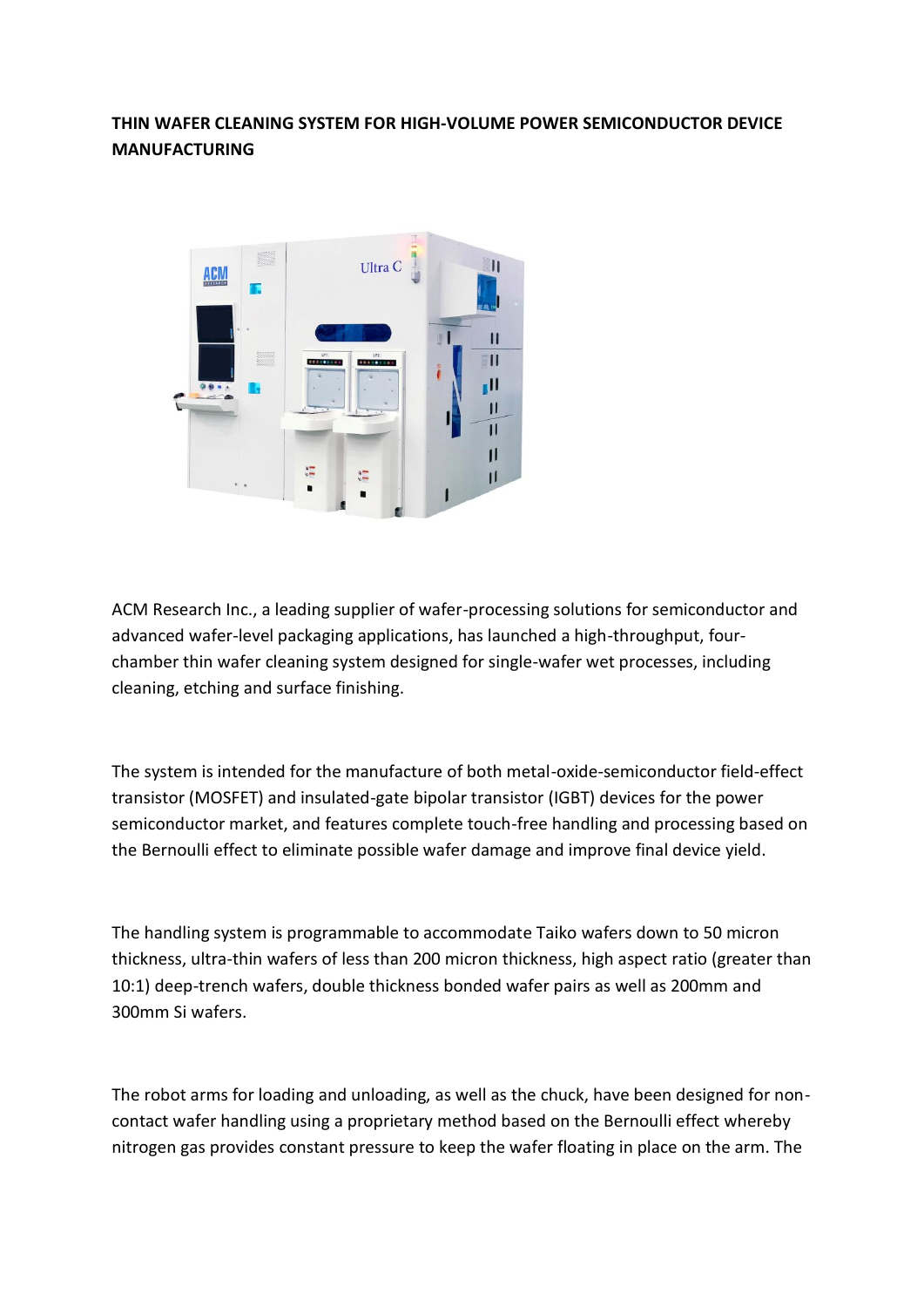arm can then be flipped for processing on either side while still holding the wafer in place. This allows for the handling of high-warpage wafers without contact.

During the wet process, the wafer sits front-side down on the Bernoulli chuck with the nitrogen flow cushioning the wafer, protecting it and keeping it dry. This proprietary design, using ACM's patented technology on a Bernoulli chuck, features a recipe-controlled gap between the wafer and chuck to meet requirements for undercut width control on the wafer device side edge, as well as pin-mark-free control. The system can also be configured to include an optional thickness measurement function.

Once mechanical grinding/polishing has been performed to achieve desired thickness, the handling system supports these ultra-thin, high-warpage wafers throughout subsequent critical processes, including silicon thinning, using a wet-etch step to eliminate microcracks. Additionally, by implementing a different combination of chemistries, this tool can also be used for cleaning, photoresist removal, thin-film removal and metal etching.

Each chamber can be configured with up to four swing arms for delivering process chemistries such as wet etchants, solvents, RCA cleaning chemicals, deionised water and nitrogen, with the chambers also designed to allow for the reclaiming of two types of chemicals.

David Wang, Chief Executive Officer and President of ACM, states:

*"To compete for market share, power device manufacturers must expand their MOSFET and IGBT manufacturing lines to include wafer thinning equipment without significantly increasing the overall lab footprint. We have responded by developing a four-chamber tool that offers much higher throughput than the currently available two-chamber systems. Additionally, we outfitted the tool with a proprietary contactless handling and processing system to prevent these fragile wafers - which can be as thin as 50 microns - from being damaged during the backside thinning and cleaning processes, thereby increasing overall device yield."*

Yole Developpement, a market research and development firm, predicts that the market for thinned wafers will increase from 100 million in 2019 to 135 million by 2025, representing a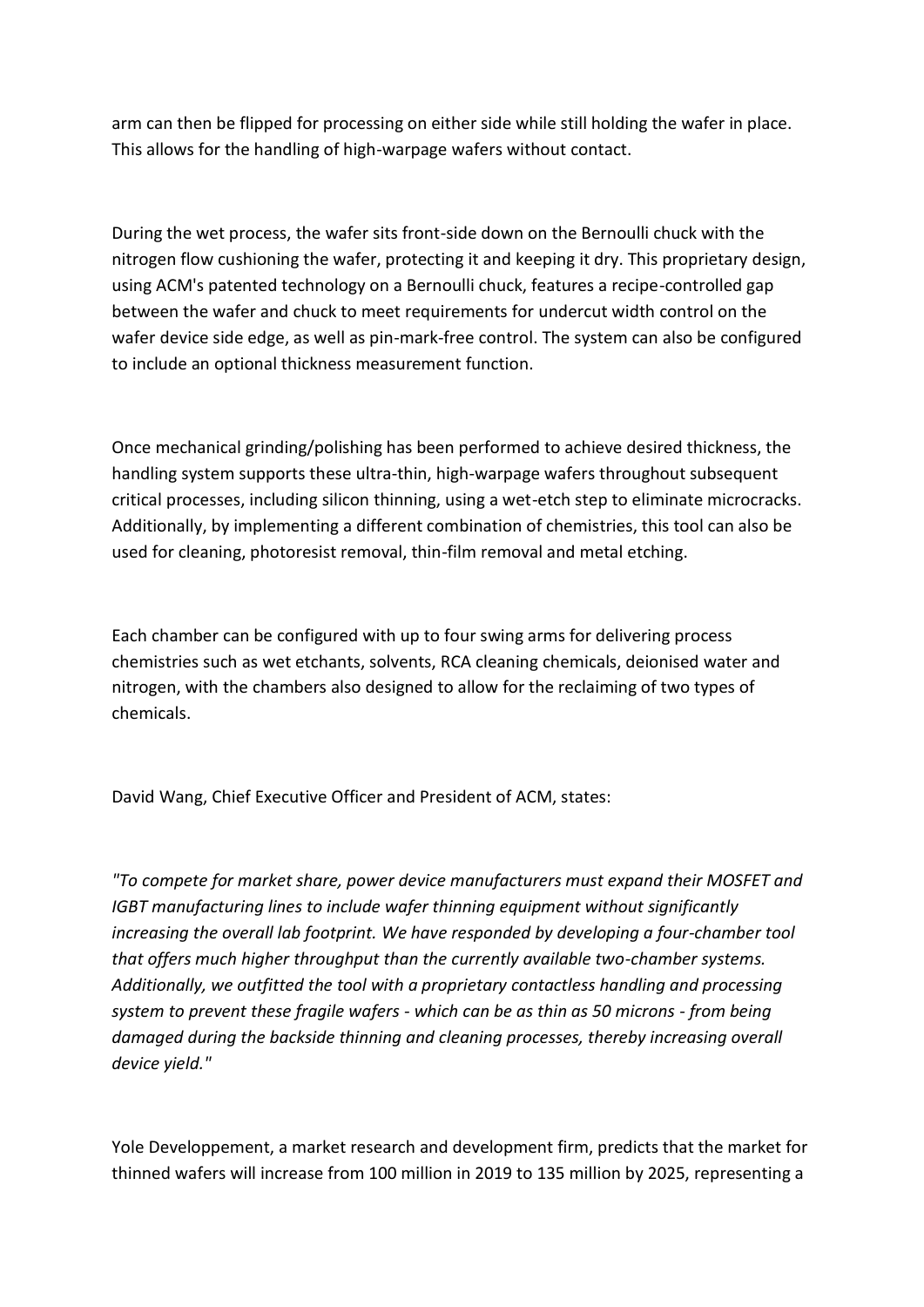compound growth rate of over 5 per cent. This is expected to derive from increased demand for memory, CMOS image sensors and power silicon carbide components, as well as LED and laser diodes.

Additionally, Mordor Intelligence reports that sales of electric cars in Europe, North America and China are creating new avenues for IGBTs to support infrastructure and manufacturing of electric vehicles.

# References:

1. https://www.mordorintelligence.com/industry-reports/insulated-gate-bipolar-transistorigbt-market

2.

http://www.yole.fr/iso\_upload/Mews/2020/PR\_THINNING\_EQUIPMENT\_MATERIALS.Techn ology\_Market\_Overview\_YOLE\_June2020.pdf

[Contributed by *SMT Today*]

# **AUTOMATION WITHOUT CABINETS**

This article, by Bradley McEwan, Business Development Manager for Beckhoff Automation UK, in the September 2020 issue of *Controls, Drives and Automation* (p.26-27), explains how concerns about machine real estate, that is how square metres of plant space contribute towards revenue, are growing among manufacturers, and the role that modular units are playing in reclaiming valuable floor space.

Modular units are seen as having many advantages, such as being faster to implement in new spaces and integrate into existing production lines, but with these advantages come the challenges of connecting, integrating and powering these machines. In order to address these the author suggests that new approaches to machine design and functionality are required: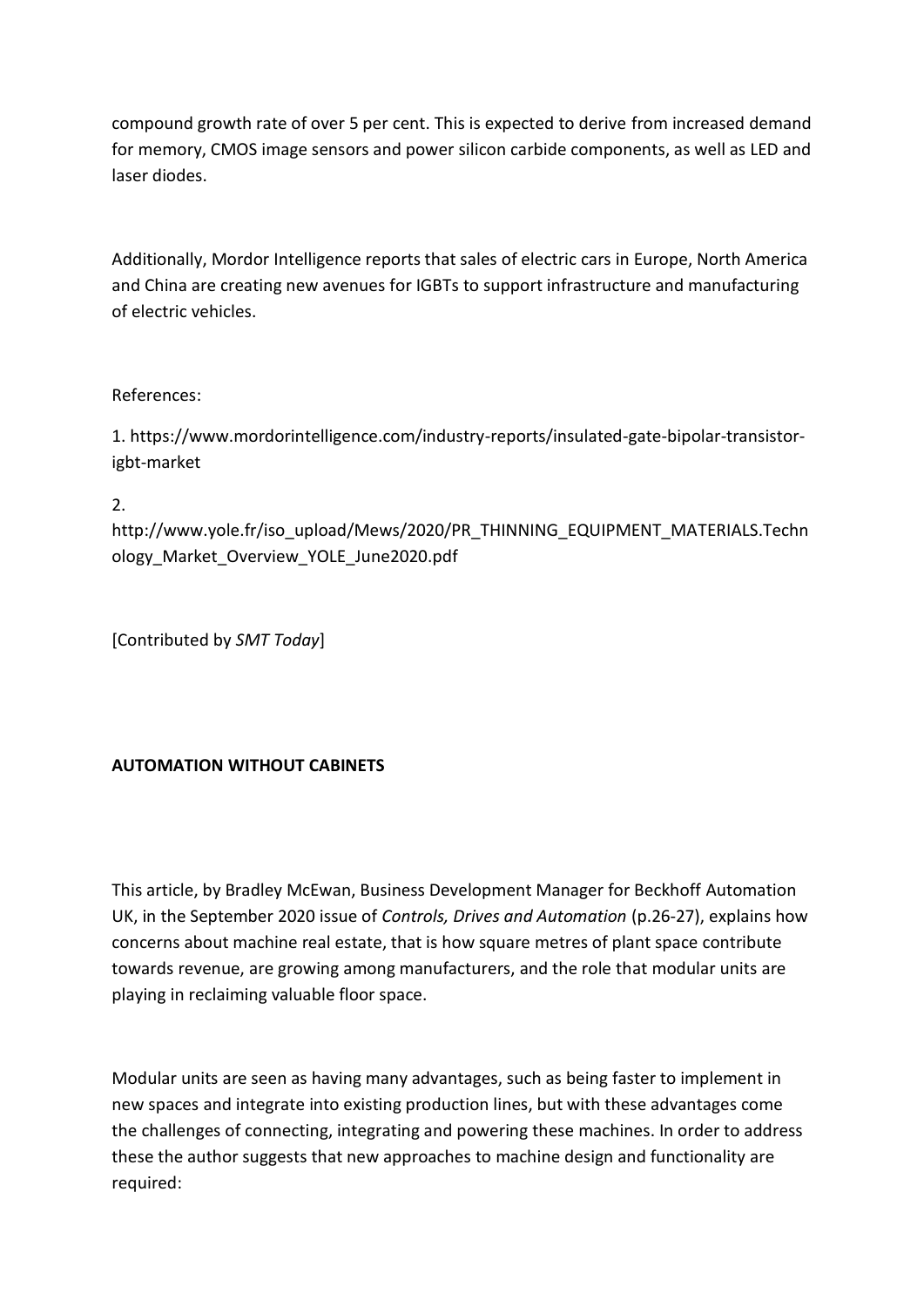*'One such approach relates to the control panels of machinery. Control panels can sometimes take up several metres of space in a production line - machine real estate that could otherwise be devoted to production. Furthermore, it is often the case among manufacturers that goals to reconfigure or expand production lines lead to an increasing number of mounted devices.*

*Saving space in control panels with downsized components is, therefore, the way forward in cases like these. This is a challenge when the number of devices used in control panels is increasing, due to more advanced and more composite machine functionality.'*

The author then describes how Beckhoff proceeded to address this challenge:

*'The resulting solution was to remove the control cabinets and build the automation components into the structure of the machine itself. The idea of a panel-less machine complements Beckhoff's concept of "automation without cabinets" whereby the size of the control cabinet is minimised. Whereas previously there were space requirements in the cabinet for the controller, servo drives and inputs/outputs this can now be drastically reduced by the automation without cabinets concept.*

*With the AMP8000 servo drive, the machine's power electronics have been moved directly to the machine. This reduces the required space in the control cabinet to house essential functions like incoming power, power distribution, isolators and fusing.*

*More specifically, the system integrates a safety rated servo drive in a very compact design, directly into the servomotor. This unique technology takes away the need to increase the motor's frame size for a given power, which sets the system apart from Beckhoff's competitors and is beneficial for modular machine concepts.'*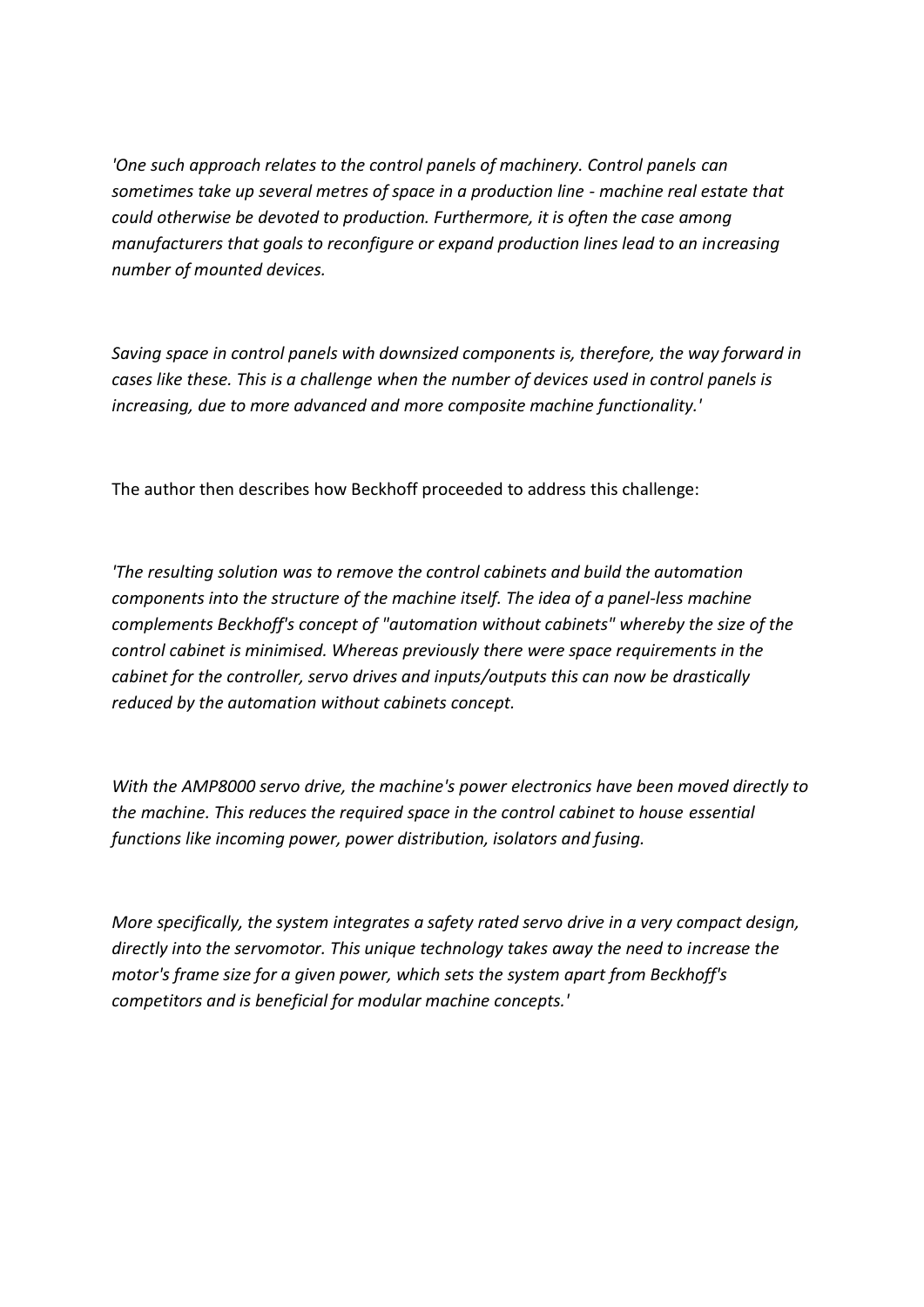### **One Cable Solution**

Another innovation from Beckhoff is its so-called 'one cable solution', which complements the AMP8000. With this a single cable runs through the machine connecting multiple distributed servo drives and input/output systems via a distribution module, the idea being that reducing the cabling drastically to plugs and sockets also reduces wiring and errors:

*'The key technology here is EtherCAT P, a new development in EtherCAT technology on the cabling level. The "P" stands for power and allows the use of standard four-wire Ethernet cable, but also for two electrically isolated, individually switchable 24 Volt (3 Amp) power supplies.*

*With EtherCAT P, multiple EtherCAT devices can be connected and complex machines or machine lines can be implemented with simple topologies. As a result, only one cable is required to connect and power inputs/outputs and other field devices, including servo drives.*

*The Beckhoff EtherCAT P I/O portfolio is comprehensive. Instead of having to use multiple connection cables between a control cabinet and a machine, a single cable to the AMP8805 distribution module is all it takes because each of the AMP8000 distribution servo drives is, in turn, connected to the distribution module with just a short cable. With EtherCAT P, the cable routes to the motor can be laid out much more clearly, and space requirements in the control cabinet are reduced to a minimum.*

*Furthermore, only one cable type is required for the entire system cabling. Also, preassembled system cables significantly reduce the time and cost required for logistics, cabling, and commissioning, and minimises the risk of error.'*

The author concludes:

*'With these technologies, it is now possible to develop systems that pack high performance and functionality into smaller footprints for automation engineers and plant managers. These systems no longer require complex, bulky control cabinets. Instead, machines require as little as a single compact distribution module.'*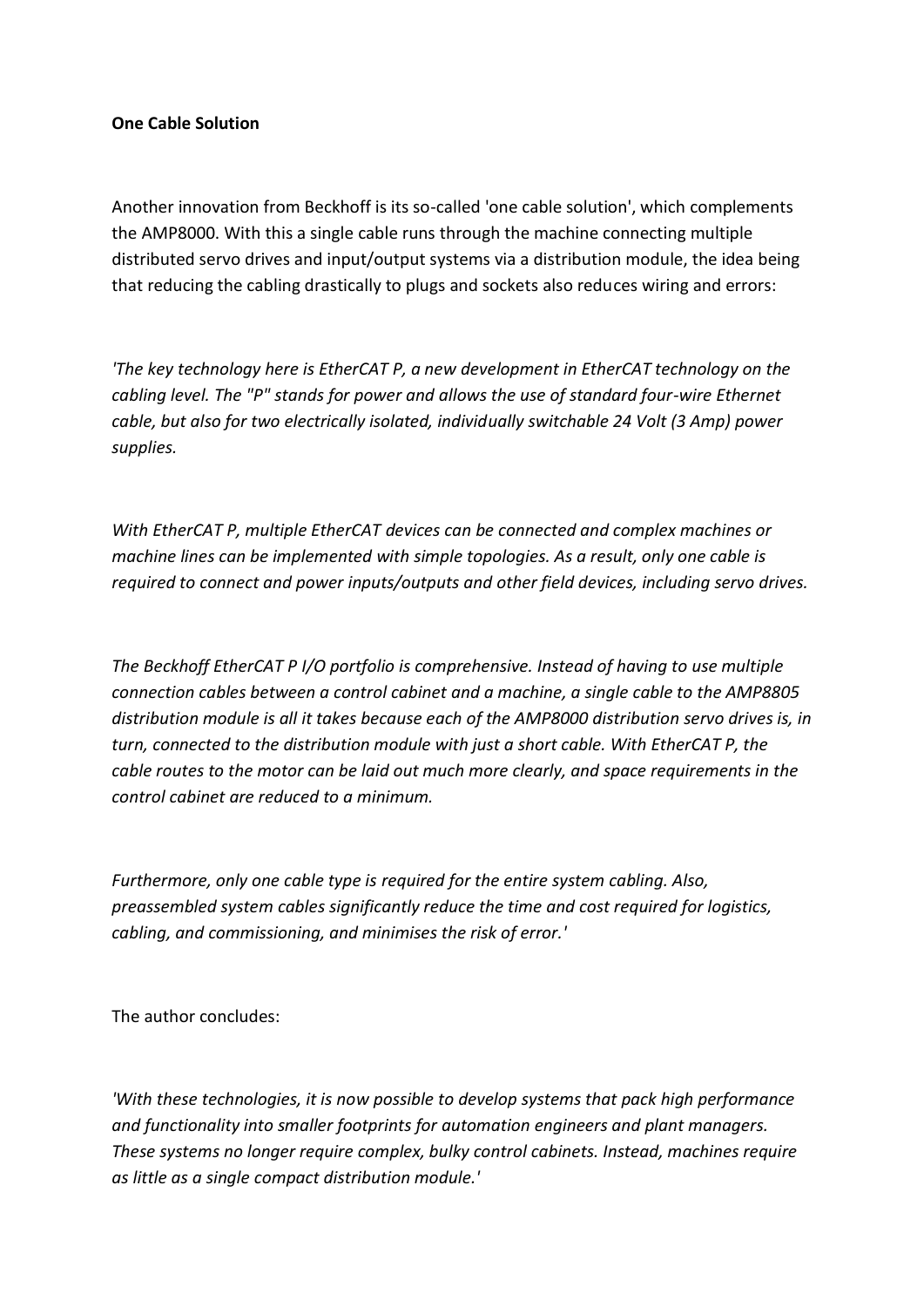#### **MED-TECH INNOVATION AWARDS**

This year's live Med-Tech Innovation Awards evening, and the accompanying Med-Tech Innovation Expo, has been postponed until June 2021, but in order to ensure that the excellent work and advances of 2019 and 2020 receive recognition *Med-Tech Innovation News* has temporarily taken over from the live events team and published the full list of 2020 Finalists in issue 49 of its journal.

A panel of judges has selected the Finalists under five categories.

### **3D Printing**

This category requires entrants to demonstrate how 3D printing has enhanced or fundamentally improved the design or manufacture of a medical device. This could be as a design development aid, a manufacturing jig or fixture, or the additive manufacturing of end-use products. The Finalists in this category are:

\* Axial 3D for a surgical model service that uses machine learning algorithms to assist in the conversion of patient scan data to 3D anatomical models resulting in reduced lead times.

\* ExpHand Prosthetics for the development of affordable, expandable and customisable 3Dprinted prosthetics for children between the ages of three and ten, with an adjustable universal socket that can be fitted at home by parents.

\* FabRx Limited for its M3dimaker 3D-printer that prints solid oral medicine to meet specific health and therapeutic requirements in a single tablet.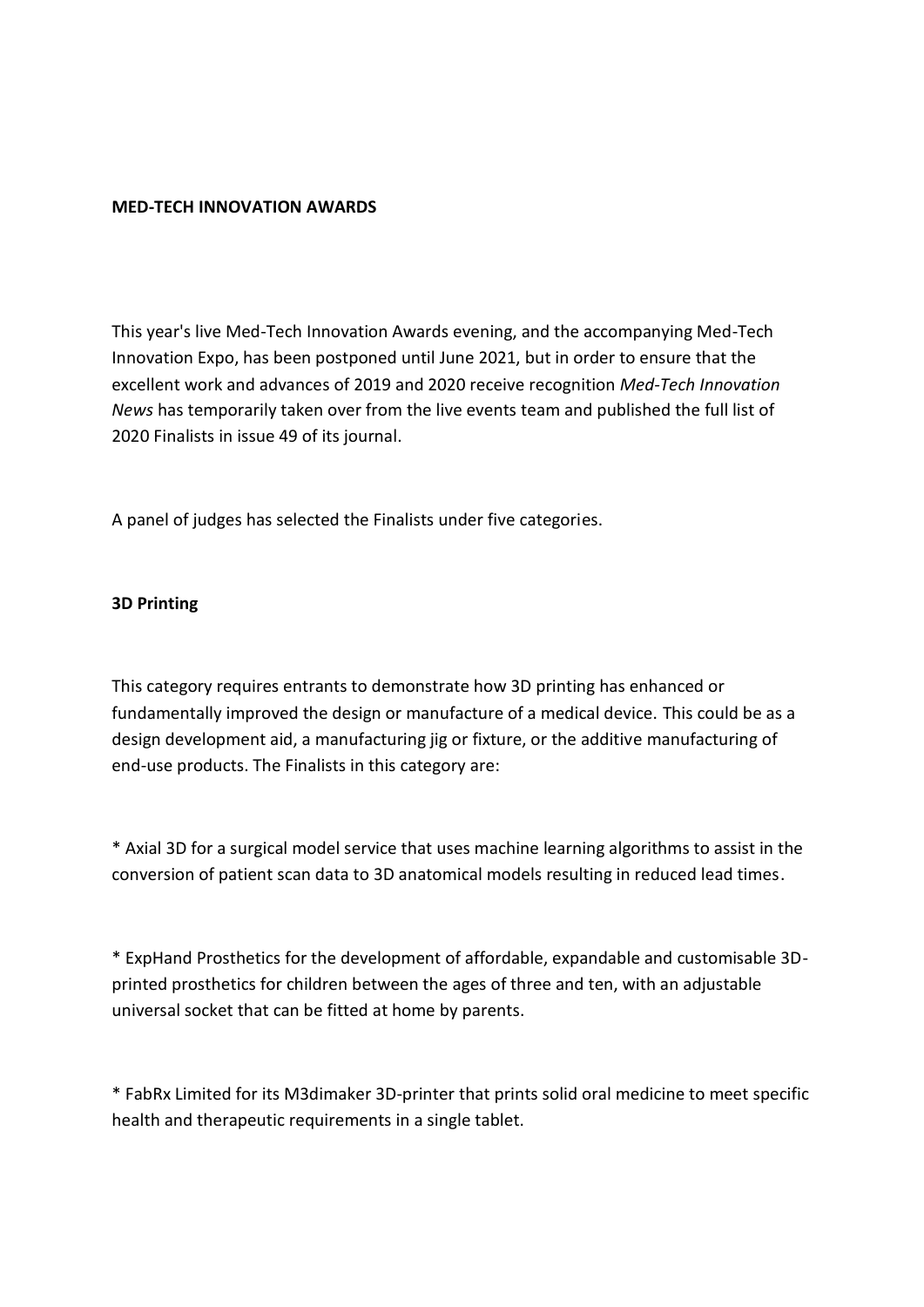\* MedScan3D for a 3D-printed anatomical surgical model service using expert adaption to produce anatomically accurate silicone test simulators for medical devices.

\* University of Liverpool for a digital electronic imaging system to enhance the quality control of the EBAM additive manufacturing process to improve reliability in the manufacturing of bespoke orthopaedic implants.

### **Connected Health**

In this category entrants will have played a part in the design or manufacture of a cuttingedge connected medical device. Examples include the supply of miniaturised sensors or conductive materials, or involvement in the production of assembly specific components, or the provision of software and digital services. The Finalists are:

\* Ainostics Limited for development of an AI analysis engine that uses multi-modal patient data (such as scans, patient records and wearable sensors) to perform highly accurate diagnosis and prognosis for early dementia.

\* FeelTect for a connected wearable device, known as Tight Alright, that measures and monitors sub-bandage pressure during compression therapy, reducing healing times and improving quality of life.

\* Game Doctor for development of a healthcare analytics and education platform that uses mobile gaming to map and predict health behaviours in patients and the public.

\* The London Ambulance NHS Trust for an online Point of Care Testing service that enables en route pathological testing with results available online for the destination hospital, reducing patient treatment time and improving clinical outcomes.

\* Nemaura Medical Inc. for SugarBEAT, a non-invasive continuous glucose monitor and lifestyle app for diabetes that provides a personalised and progressive behaviour change app to help manage and prevent Type 2 diabetes.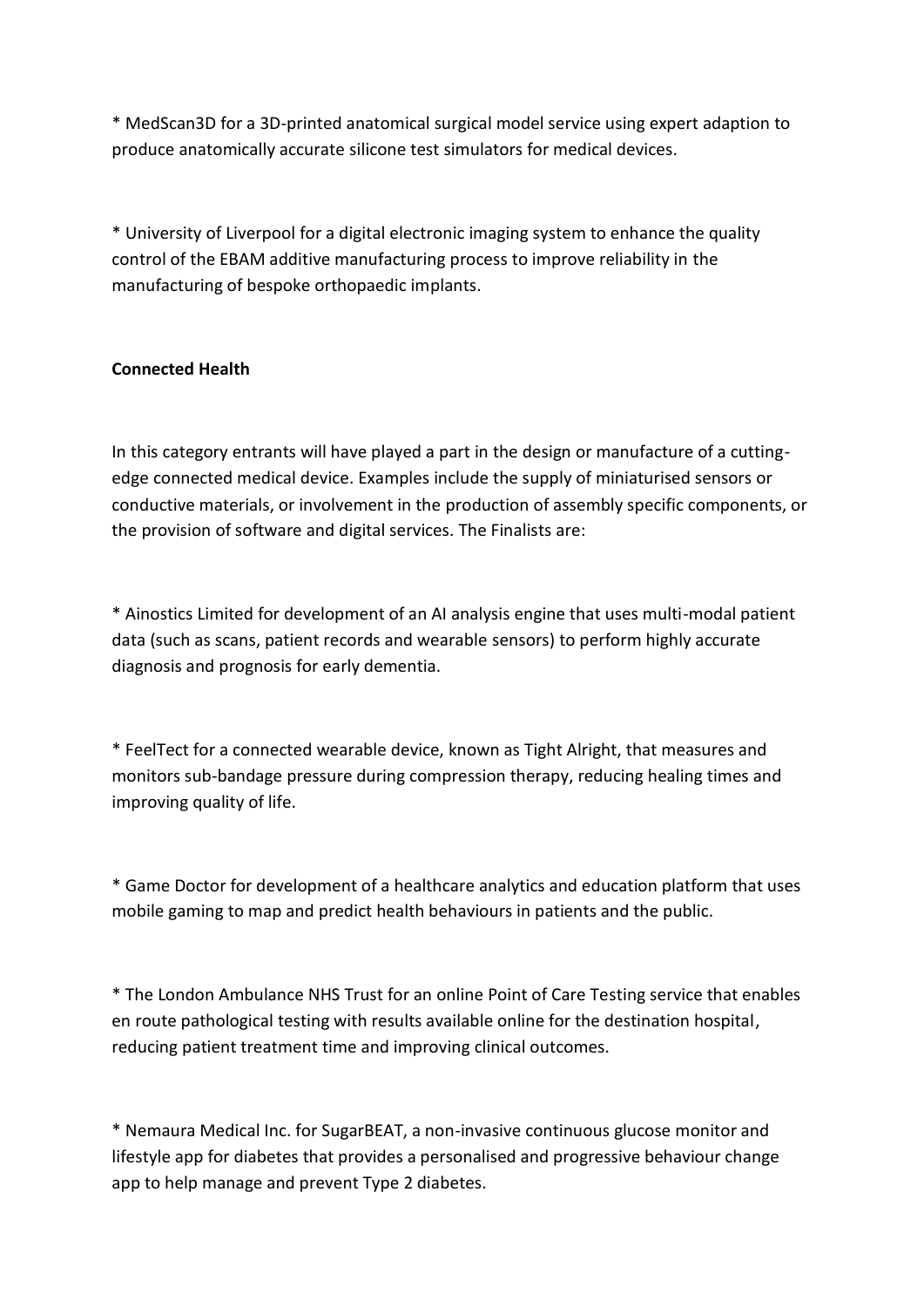#### **Design**

In this category entrants are required to demonstrate how design principles have been used to create a futuristic solution to meet a clinical need. This requires a description of the detail and complexities involved in designing the product, plus details of material and processing decisions that were made in order to enable the design to be successful. The Finalists are:

\* NEMERA for a smart drug delivery device called Safe 'n' Spray that incorporates a reusable child-resistant locking unit and fingerprint identification to monitor drug delivery and prevent overdosing.

\* Oxford VR for a virtual reality therapy platform with a computer-generated virtual coach for personalised treatment of mental health conditions which, following successful clinical trials, has been adopted in four NHS trusts.

\* SleepAngel, a patented medical barrier bedding that allows the bedding to breathe whilst providing a 100 per cent barrier to allergens and pathogens, so reducing hospital-acquired infections and increasing sustainability in the hospital setting.

\* The Moment for M-co, a non-invasive wearable device that utilises pulsed cueing and focused vibrotactile stimulation to ease the symptoms of Parkinson's Disease.

#### **Engineering**

This category requires an idea which has resulted in breakthrough or improvement in the manufacture of a specific product or component. Examples could be re-evaluation of a part design, or selection of a different material to overcome a specific issue, with the benefits of the strategic decision highlighted. The Finalists are: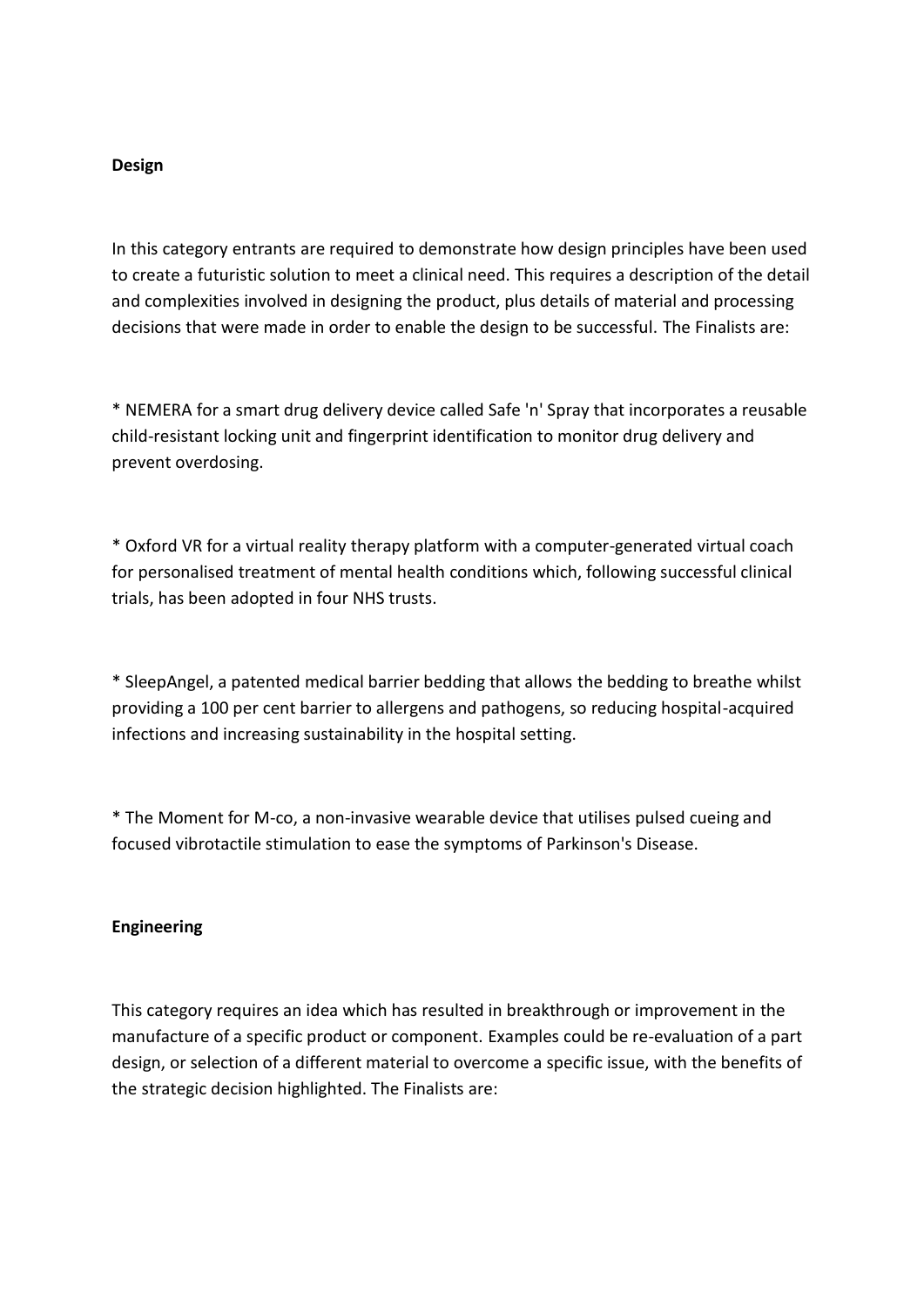\* Biovation Orthopaedic Solutions Limited for redesign of an instrument kit used to perfor cartilage replacement implant surgery for big toe arthritis that eliminates pre-operative lead times, lowers manufacturing costs and enables more accurate surgery.

\* Carclo Technical Plastics for specialist in-tool process control and monitoring equipment for the injection moulding process of a drug delivery device, improving quality control and reducing inspection costs.

\* Emerson for development of a micro solenoid valve for use in portable oxygen concentrations that is light and compact and has a higher flow rate than competing valves, improving quality of life for the user.

\* Freudenberg Medical (sponsors of the Awards) for its Helix iMC technology which continuously measures the inner geometry of silicone tubes during the extrusion process so as to improve product quality and productivity, as well as reducing waste and time to market.

\* Marsden for its Patient Transfer Scale, a transfer board with an in-built weighing scale that enables immobile and time critical patients to be weighed instantly and accurately to allow for the precise administration of drug doses and treatment.

### **Materials Innovation**

This final category recognises new and ground-breaking material, and applications where material choice has been pivotal to the success of the final product. The Finalists are:

\* 3M Medical Materials and Technologies for a set of advanced solutions for stick-to-skin wearable devices, known as the 3M Extended Wear Medical Transfer Adhesives Suite, that provides water resistance, breathability, elasticity and long wear times.